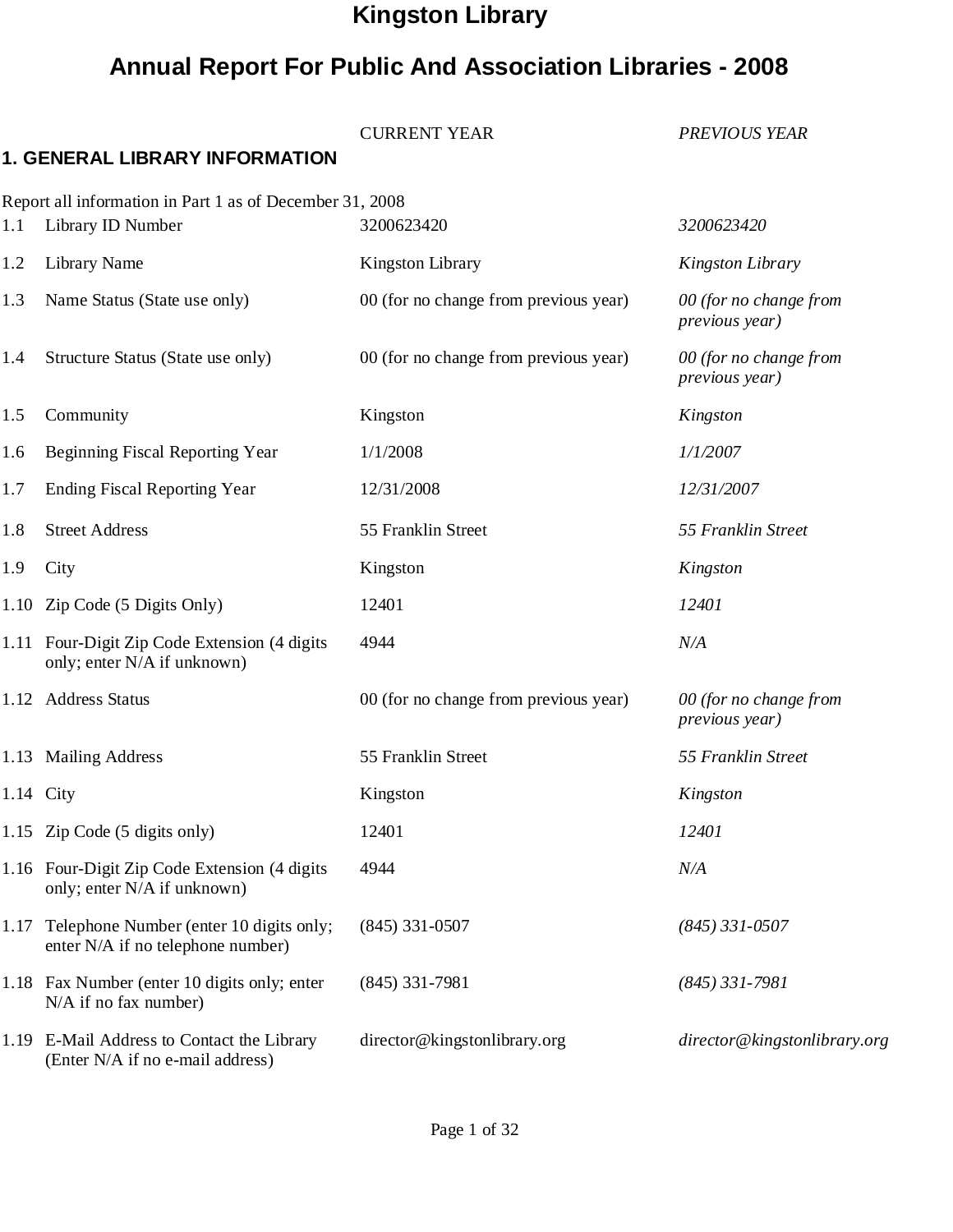| 1.20 Library Home Page URL (Enter N/A if no www.kingstonlibrary.org)<br>home page URL)                                                                                                                                                                                                                                                                                   |                                   | www.kingstonlibrary.org                     |
|--------------------------------------------------------------------------------------------------------------------------------------------------------------------------------------------------------------------------------------------------------------------------------------------------------------------------------------------------------------------------|-----------------------------------|---------------------------------------------|
| 1.21 Population Chartered to Serve (per 2000)<br>Census)                                                                                                                                                                                                                                                                                                                 | 23,456                            | 23,456                                      |
| 1.22 Indicate the type of library as stated in the<br>library's charter (select one):                                                                                                                                                                                                                                                                                    | <b>PUBLIC</b>                     | <b>PUBLIC</b>                               |
| 1.23 Indicate the area chartered to serve as stated Special Legislative District<br>in the library's charter (select one):                                                                                                                                                                                                                                               |                                   | Special Legislative District                |
| 1.24 During the reporting year, has there been<br>any change to the library's legal service<br>area boundaries? Changes may be the result<br>of a Regents charter action or due to a new<br>contract to provide library services to<br>residents of an area not served by a public<br>library or due to a change to an existing<br>contract. Answer Y for Yes, N for No. | N                                 | $\boldsymbol{N}$                            |
| 1.25 Indicate the type of charter the library<br>currently holds (select one):                                                                                                                                                                                                                                                                                           | <b>ABSOLUTE</b>                   | <b>ABSOLUTE</b>                             |
| 1.26 Date the library was granted its absolute<br>charter or the date of the provisional charter<br>if the library does not have an absolute<br>charter                                                                                                                                                                                                                  | 11/3/2005                         | 11/3/2005                                   |
| 1.27 Date the library was last registered                                                                                                                                                                                                                                                                                                                                | 10/17/1907                        | 10/17/1907                                  |
| 1.28 Federal Employer Identification Number                                                                                                                                                                                                                                                                                                                              | 141374488                         | 141374488                                   |
| 1.29 County                                                                                                                                                                                                                                                                                                                                                              | <b>Ulster</b>                     | <i>Ulster</i>                               |
| 1.30 School District                                                                                                                                                                                                                                                                                                                                                     | Kingston City School Consolidated | <b>Kingston City School</b><br>Consolidated |
| 1.31 Library System                                                                                                                                                                                                                                                                                                                                                      | Mid-Hudson Library System         | Mid-Hudson Library System                   |
| 1.32 Title of Library Director/Manager (select<br>one):                                                                                                                                                                                                                                                                                                                  | Ms.                               | Mr.                                         |
| 1.33 First Name of Library Director/Manager                                                                                                                                                                                                                                                                                                                              | Margaret                          | <i>Bruce</i>                                |
| 1.34 Last Name of Library Director/Manager                                                                                                                                                                                                                                                                                                                               | Menard                            | George                                      |
| 1.35 NYS Public Librarian Certification Number 21660                                                                                                                                                                                                                                                                                                                     |                                   | 12424                                       |
| 1.36 E-mail Address of the Director/Manager                                                                                                                                                                                                                                                                                                                              | director@kingstonlibrary.org      | director@kingstonlibrary.org                |
| 1.37 Fax Number of the Director/Manager                                                                                                                                                                                                                                                                                                                                  | $(845)$ 331-7981                  | $(845)$ 331-7981                            |
| 1.38 Does the library charge fees for library<br>cards to people residing outside the<br>system's service area?                                                                                                                                                                                                                                                          | Y                                 | Y                                           |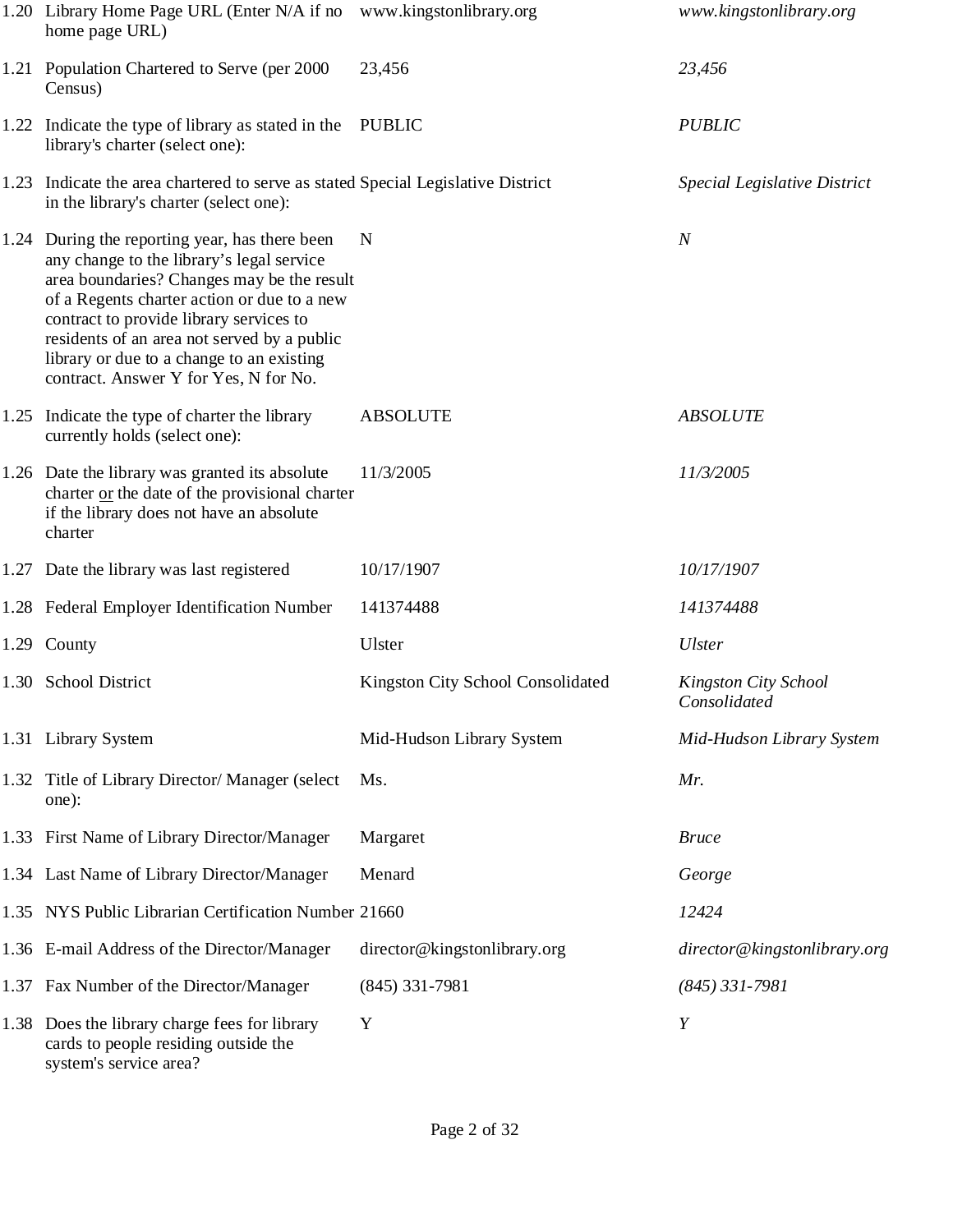|    | 1.39 Was all or part of the library's 2008 budget Y<br>subject to a public vote (see instructions)?<br>Enter Y for Yes, N for No. If yes, please<br>complete one record for each vote held. If<br>no, go to question 1.40.                                                                                                                                                                                        |            | Y                |
|----|-------------------------------------------------------------------------------------------------------------------------------------------------------------------------------------------------------------------------------------------------------------------------------------------------------------------------------------------------------------------------------------------------------------------|------------|------------------|
| 1. | Name of municipality or district holding the Kingston Libary<br>vote                                                                                                                                                                                                                                                                                                                                              |            | City of Kingston |
| 2. | Indicate the type of municipality or district Special Legislative District<br>holding the vote                                                                                                                                                                                                                                                                                                                    |            | City             |
| 3. | Was this a Chapter 414 (Ed. Law<br>$§259.1.b$ ?                                                                                                                                                                                                                                                                                                                                                                   | N          | $\boldsymbol{N}$ |
| 4. | Dollar amount                                                                                                                                                                                                                                                                                                                                                                                                     | \$648,517  | \$506,774        |
| 5. | Was the vote successful?                                                                                                                                                                                                                                                                                                                                                                                          | Y          | Y                |
| 6. | Date the vote was held                                                                                                                                                                                                                                                                                                                                                                                            | 06/05/2007 | 06/05/2007       |
|    | 1.40 For the fiscal year that ended in 2008,<br>indicate the total percentage of the library's<br>local public funding that was either subject<br>to public vote(s) $or that came from a$<br>previous appropriation(s) approved by<br>public vote(s) still in effect.                                                                                                                                             | 85%        | 85%              |
|    | 1.41 Does the reporting library have a<br>contractual agreement with a municipality<br>or district to provide library services to<br>residents of an area not served by a<br>chartered library? Enter Y for Yes, N for<br>No. If yes, please complete one record for<br>each contract. If no, go to question 1.42.                                                                                                | N          | $\boldsymbol{N}$ |
| 1. | Name of contracting municipality or district N/A                                                                                                                                                                                                                                                                                                                                                                  |            | N/A              |
| 2. | Is this a written contractual agreement?                                                                                                                                                                                                                                                                                                                                                                          | N/A        | N/A              |
| 3. | Population of the geographic area served by N/A<br>this contract                                                                                                                                                                                                                                                                                                                                                  |            | N/A              |
| 4. | Dollar amount of contract                                                                                                                                                                                                                                                                                                                                                                                         | N/A        | N/A              |
| 5. | Enter the appropriate code for range of<br>services provided (select one):                                                                                                                                                                                                                                                                                                                                        | N/A        | N/A              |
|    | 1.42 For the reporting year, has the library<br>experienced any unusual circumstance(s)<br>that affected the statistics reported (e.g.,<br>natural disaster, fire, closed for<br>renovations, massive weeding of collection,<br>etc.)? If yes, please annotate explaining the<br>circumstance(s) and the impact on the<br>library using the <b>State</b> note; if no, please go<br>to Part 2, Library Collection. | N          | Y                |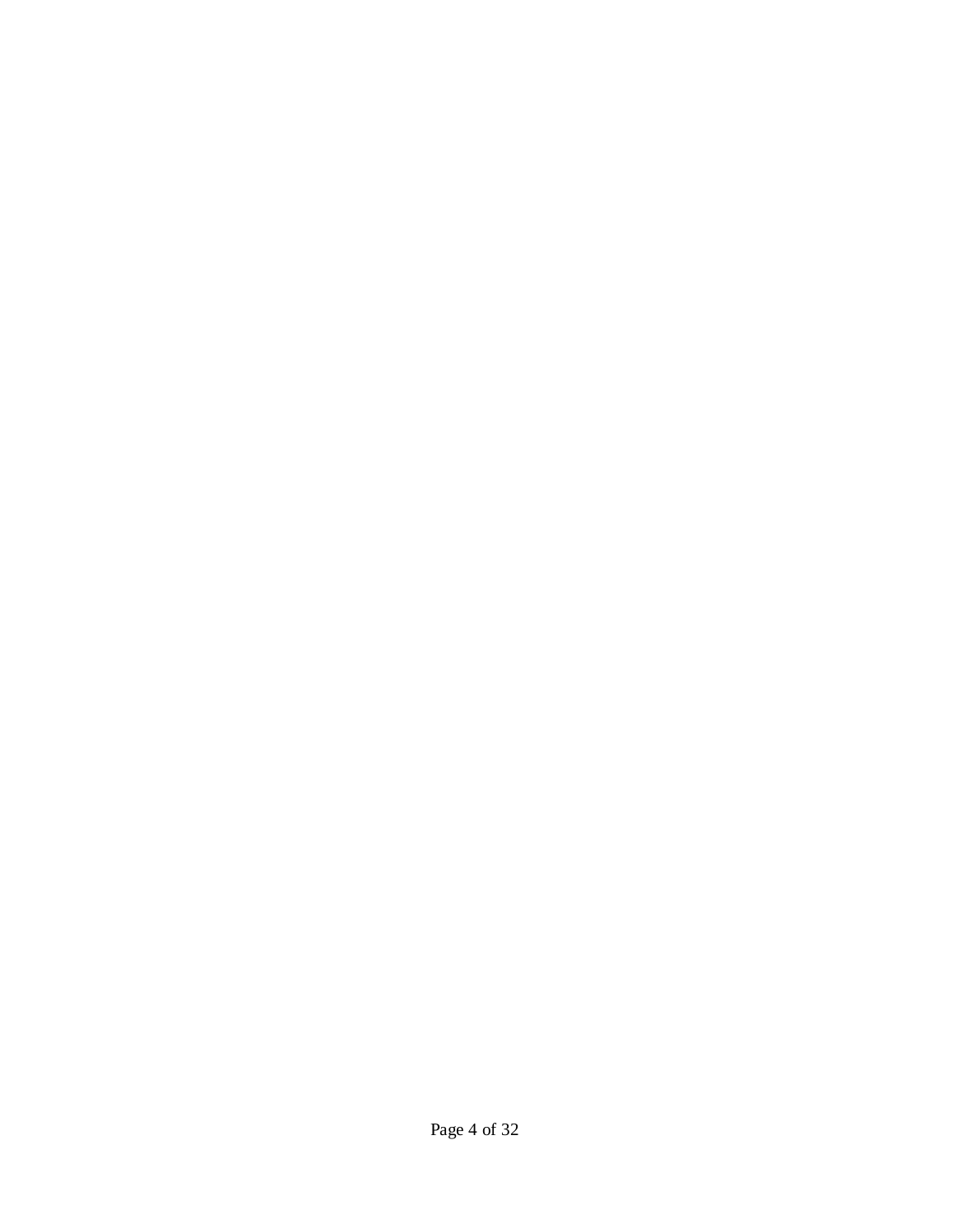### 2. LIBRARY COLLECTION

Report holdings, additions, and subscriptions as of the end of the fiscal year reported in Part 1.

## PRINT MATERIALS

|      | <b>Cataloged Books</b>                                                                                                                                                                          |              |                |
|------|-------------------------------------------------------------------------------------------------------------------------------------------------------------------------------------------------|--------------|----------------|
| 2.1  | <b>Adult Fiction Books</b>                                                                                                                                                                      | 17,215       | 17,511         |
| 2.2  | <b>Adult Non-fiction Books</b>                                                                                                                                                                  | 36,792       | 37,344         |
| 2.3  | Total Adult Books (Total questions 2.1 &<br>2.2)                                                                                                                                                | 54,007       | 54,855         |
| 2.4  | <b>Children's Fiction Books</b>                                                                                                                                                                 | 16,072       | 15,118         |
| 2.5  | <b>Children's Non-fiction Books</b>                                                                                                                                                             | 10,896       | 10,384         |
| 2.6  | Total Children's Books (Total questions 2.4 26,968)<br>& 2.5)                                                                                                                                   |              | 25,502         |
| 2.7  | Total Cataloged Books (Total questions 2.3 80,975<br>& 2.6)                                                                                                                                     |              | 80,357         |
|      | <b>Other Print Materials</b>                                                                                                                                                                    |              |                |
| 2.8  | <b>Total Uncataloged Books</b>                                                                                                                                                                  | 100          | 2,050          |
| 2.9  | <b>Total Print Serials</b>                                                                                                                                                                      | 97           | 8,000          |
| 2.10 | <b>All Other Print Materials</b>                                                                                                                                                                | 126          | 332            |
| 2.11 | <b>Total Other Print Materials (Total questions 323)</b><br>2.8 through 2.10)                                                                                                                   |              | 10,382         |
|      | 2.12 Total Print Materials (Total questions 2.7)<br>and $2.11$ )                                                                                                                                | 81,298       | 90,739         |
|      | <b>ELECTRONIC MATERIALS</b>                                                                                                                                                                     |              |                |
|      | 2.13 Electronic Books                                                                                                                                                                           | $\mathbf{0}$ | 0              |
|      | 2.14 Local Databases                                                                                                                                                                            | 5            | 0              |
|      | 2.15 NOVELNY Databases                                                                                                                                                                          | 13           | 12             |
|      | 2.16 Other Databases                                                                                                                                                                            | 8            | $\mathfrak{Z}$ |
| 2.17 | Total Databases (Total questions 2.14, 2.15 26)<br>and $2.16$ )                                                                                                                                 |              | 15             |
| 2.18 | Other Electronic Materials (includes all<br>other materials in digital format such as<br>e-serials, CD-ROMs, government<br>documents, electronic files, reference tools,<br>scores, maps, etc.) | 1,807        | 73             |
| 2.19 | Total Electronic Materials (Total questions 1,833<br>2.13, 2.17 and 2.18)                                                                                                                       |              | 88             |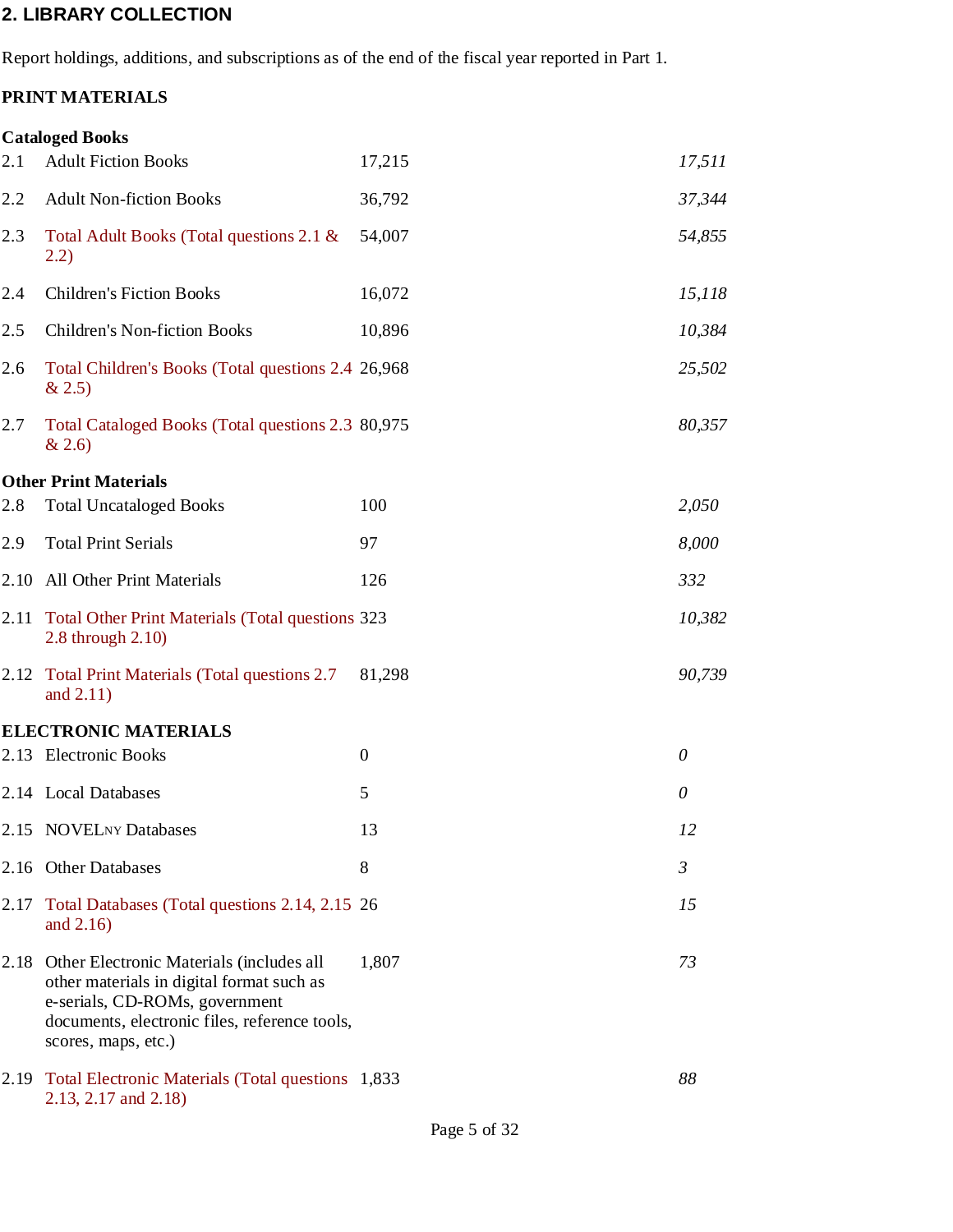|      | <b>ALL OTHER MATERIALS</b>                                                        |                  |        |
|------|-----------------------------------------------------------------------------------|------------------|--------|
| 2.20 | Audio Recordings (includes audio CDs,<br>tapes, etc.)                             | 2,608            | 2,500  |
|      | 2.21 Video Recordings (includes VHS, DVD,<br>$etc.$ )                             | 5,220            | 4,535  |
|      | 2.22 All Other Materials (includes microform,<br>films, slides, filmstrips, etc.) | 454              | 455    |
| 2.23 | <b>Total Other Materials Holdings (Total</b><br>questions 2.20, 2.21 and 2.22)    | 8,282            | 7,490  |
|      | 2.24 GRAND TOTAL HOLDINGS (Total<br>questions 2.12, 2.19 and 2.23)                | 91,413           | 98,317 |
|      | <b>CURRENT SERIAL SUBSCRIPTIONS</b>                                               |                  |        |
|      | 2.25 Current Print Serial Subscriptions                                           | 89               | 92     |
|      | 2.26 Current Electronic Serial Subscriptions                                      | $\Omega$         | 0      |
| 2.27 | <b>Total Current Subscriptions (Total</b><br>questions $2.25$ and $2.26$ )        | 89               | 92     |
|      | ADDITIONS TO HOLDINGS - Do not subtract withdrawals or discards.                  |                  |        |
|      | 2.28 Cataloged Books                                                              | 3,990            | 2,457  |
| 2.29 | <b>All Other Print Materials</b>                                                  | 1,149            | 1,176  |
|      | 2.30 Electronic Materials                                                         | $\boldsymbol{0}$ | 1      |

2.31 All Other Materials 925 613 2.32 Total Additions (Total questions 2.28 6,064 4,247 through 2.31)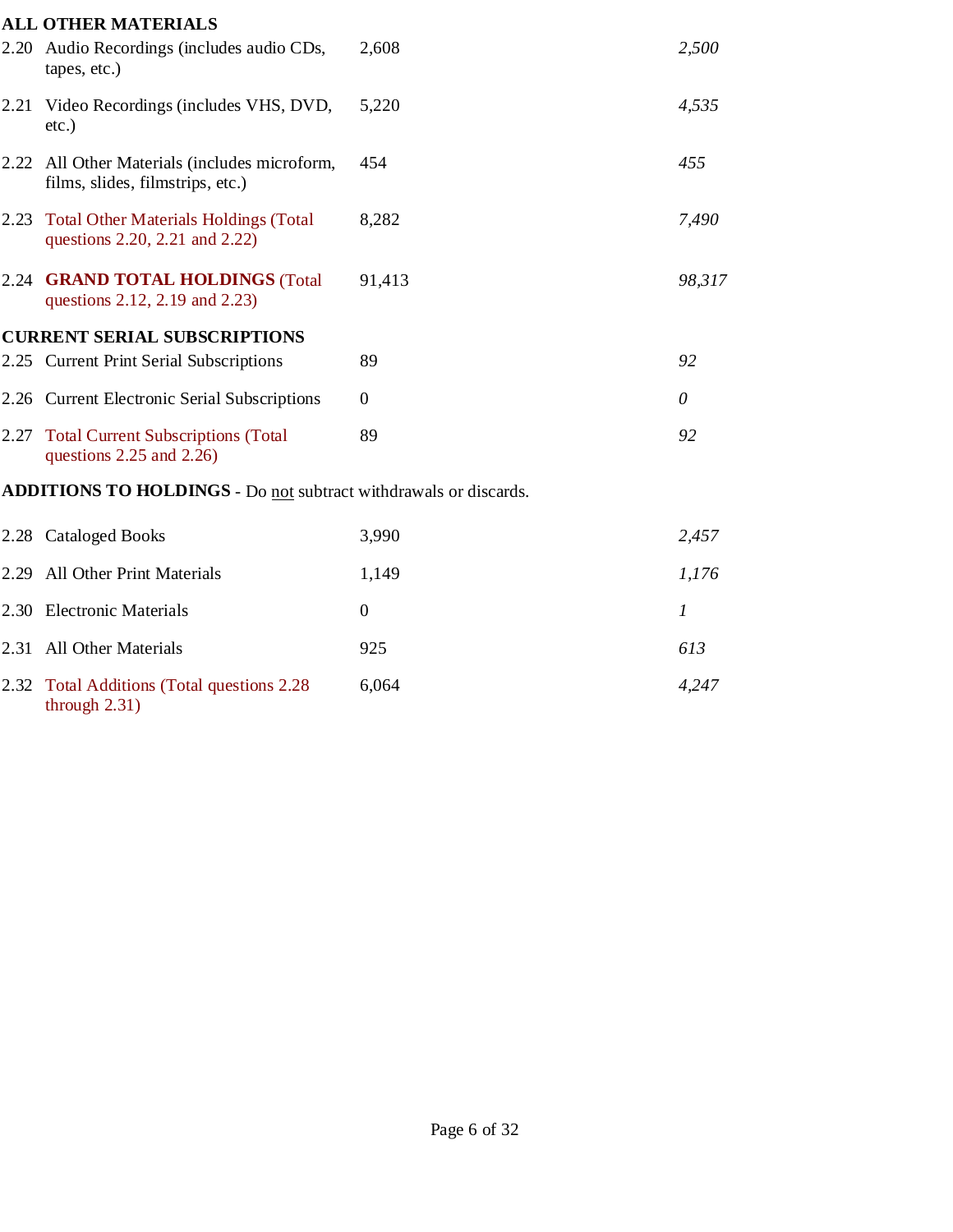### 3. LIBRARY PROGRAMS, POLICIES, AND SERVICES

Report all information on questions 3.1 through 3.10 and 3.51 through 3.59 as of the end of the fiscal year reported in Part 1; report information on questions 3.11 through 3.50 for the 2008 calendar year.

#### LIBRARY SPONSORED PROGRAMS

| 3.1  | <b>Adult Program Sessions</b>                                                | 172              | 62     |
|------|------------------------------------------------------------------------------|------------------|--------|
| 3.2  | <b>Young Adult Program Sessions</b>                                          | $\boldsymbol{0}$ | 23     |
| 3.3  | <b>Children's Program Sessions</b>                                           | 207              | 184    |
| 3.4  | All Other Program Sessions                                                   | $\boldsymbol{0}$ | 277    |
| 3.5  | <b>Total Number of Program Sessions (Total</b><br>questions 3.1 through 3.4) | 379              | 546    |
| 3.6  | <b>Adult Program Attendance</b>                                              | 2,072            | 747    |
| 3.7  | Young Adult Program Attendance                                               | $\boldsymbol{0}$ | 161    |
| 3.8  | Children's Program Attendance                                                | 6,199            | 6,015  |
| 3.9  | All Other Program Attendance                                                 | $\overline{0}$   | 3,458  |
| 3.10 | Total Program Attendance (Total questions 8,271)<br>3.6 through 3.9)         |                  | 10,381 |

#### SUMMER READING PROGRAM

3.11- Indicate which of the following apply to the summer reading program(s) offered by the library during the summer of 2008 (check all that apply):

| a.   | Program(s) for children                                                                         | Yes            | Yes     |
|------|-------------------------------------------------------------------------------------------------|----------------|---------|
| b.   | Program(s) for young adults                                                                     | N <sub>o</sub> | Yes     |
| c.   | NYS Summer Reading Program theme for Yes<br>children used                                       |                | Yes     |
| d.   | NYS Summer Reading Program theme for Yes<br>young adults used                                   |                | Yes     |
| e.   | N/A                                                                                             | N <sub>o</sub> | $N_{O}$ |
|      | 3.12 Library outlets offering the summer reading 1<br>program                                   |                | 1       |
| 3.13 | Children registered for the library's summer 263<br>reading program                             |                | 282     |
| 3.14 | Young adults registered for the library's<br>summer reading program                             | $\mathbf{0}$   | 13      |
|      | 3.15 Total number registered for the library's<br>summer reading program (total $3.13 + 3.14$ ) | 263            | 295     |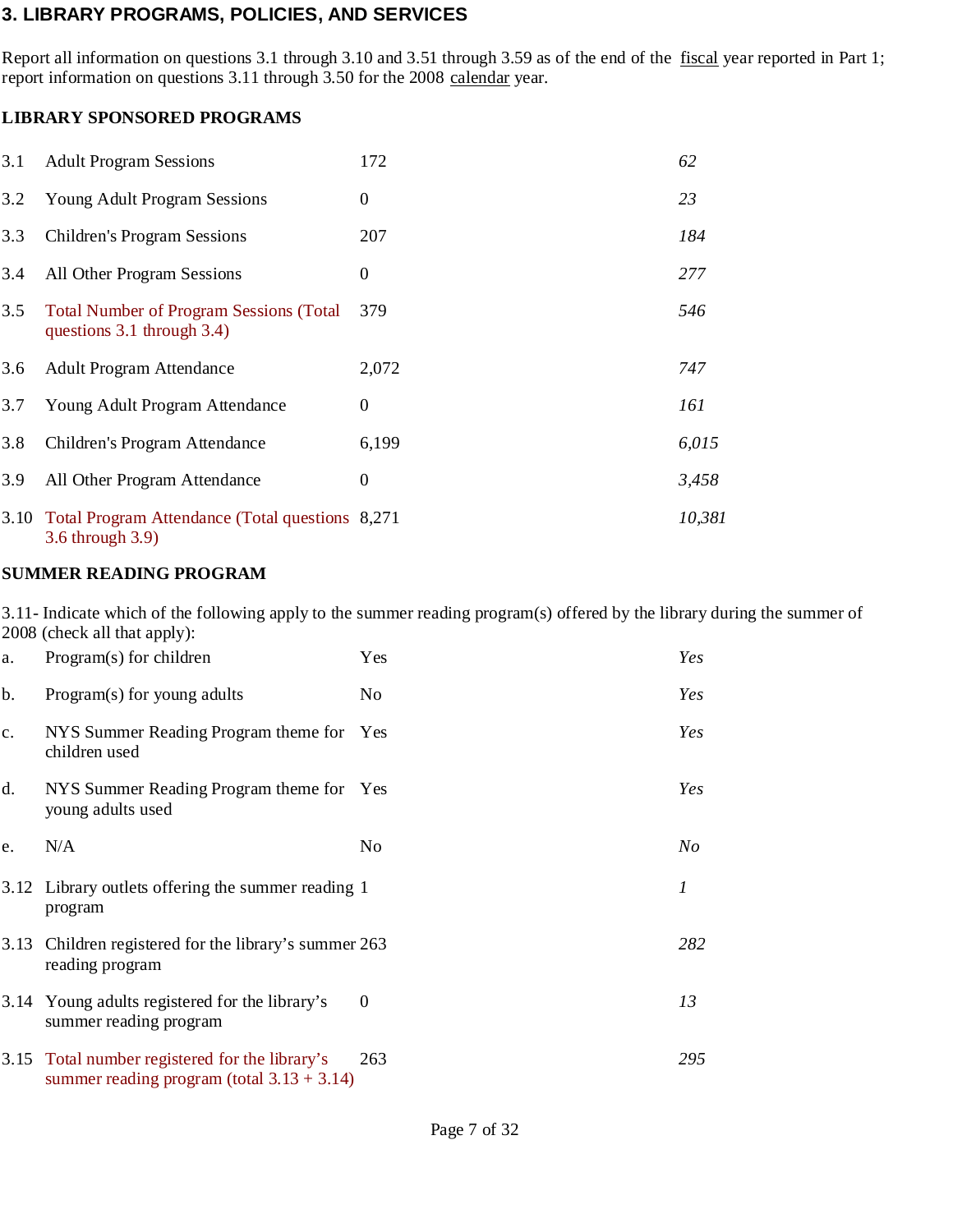|      | 3.16 Children's program sessions – Summer<br>2008                                  | 75               | 58             |
|------|------------------------------------------------------------------------------------|------------------|----------------|
| 3.17 | Young adult program sessions - Summer<br>2008                                      | $\overline{0}$   | $\theta$       |
| 3.18 | Total program sessions - Summer 2008<br>$(total 3.16 + 3.17)$                      | 75               | 58             |
| 3.19 | Children's program attendance - Summer<br>2008                                     | 1,726            | 1,908          |
| 3.20 | Young adult program attendance - Summer 0<br>2008                                  |                  | 117            |
| 3.21 | Total program attendance - Summer 2008<br>$(total 3.19 + 3.20)$                    | 1,726            | 2,025          |
|      | <b>COLLABORATORS</b>                                                               |                  |                |
|      | 3.22 Public school district(s) and/or BOCES                                        | $\overline{2}$   | 2              |
|      | 3.23 Non-public school(s)                                                          | 3                | $\mathfrak{Z}$ |
|      | 3.24 Childcare center(s)                                                           | 1                | 1              |
|      | 3.25 Summer camp $(s)$                                                             | $\overline{0}$   | 0              |
|      | 3.26 Municipality/Municipalities                                                   | $\overline{0}$   | 0              |
|      | 3.27 Literacy provider(s)                                                          | 1                | 0              |
|      | 3.28 Other (describe using the State note)                                         | $\theta$         | 0              |
|      | 3.29 Total Collaborators (total 3.22 through<br>3.28                               | 7                | 6              |
|      | <b>EARLY LITERACY PROGRAMS</b>                                                     |                  |                |
|      | 3.30 Did the library offer early literacy<br>programs? (Enter Y for Yes, N for No) | Y                | Y              |
|      | 3.31 Indicate age group(s) (check all that apply):                                 |                  |                |
| a.   | Birth - 3 years                                                                    | Yes              | Yes            |
| b.   | $4 - 5$ years                                                                      | Yes              | Yes            |
| c.   | Parents and Caregivers                                                             | No               | N <sub>O</sub> |
| d.   | N/A                                                                                | No               | N <sub>O</sub> |
|      | 3.32 Ages birth to three years program sessions                                    | 51               | 43             |
|      | 3.33 Ages four to five years program sessions                                      | 51               | 44             |
|      | 3.34 Parent and/or caregiver program sessions                                      | $\boldsymbol{0}$ | 0              |
| 3.35 | Total program sessions (total $3.32 + 3.33 + 102$<br>3.34)                         |                  | 87             |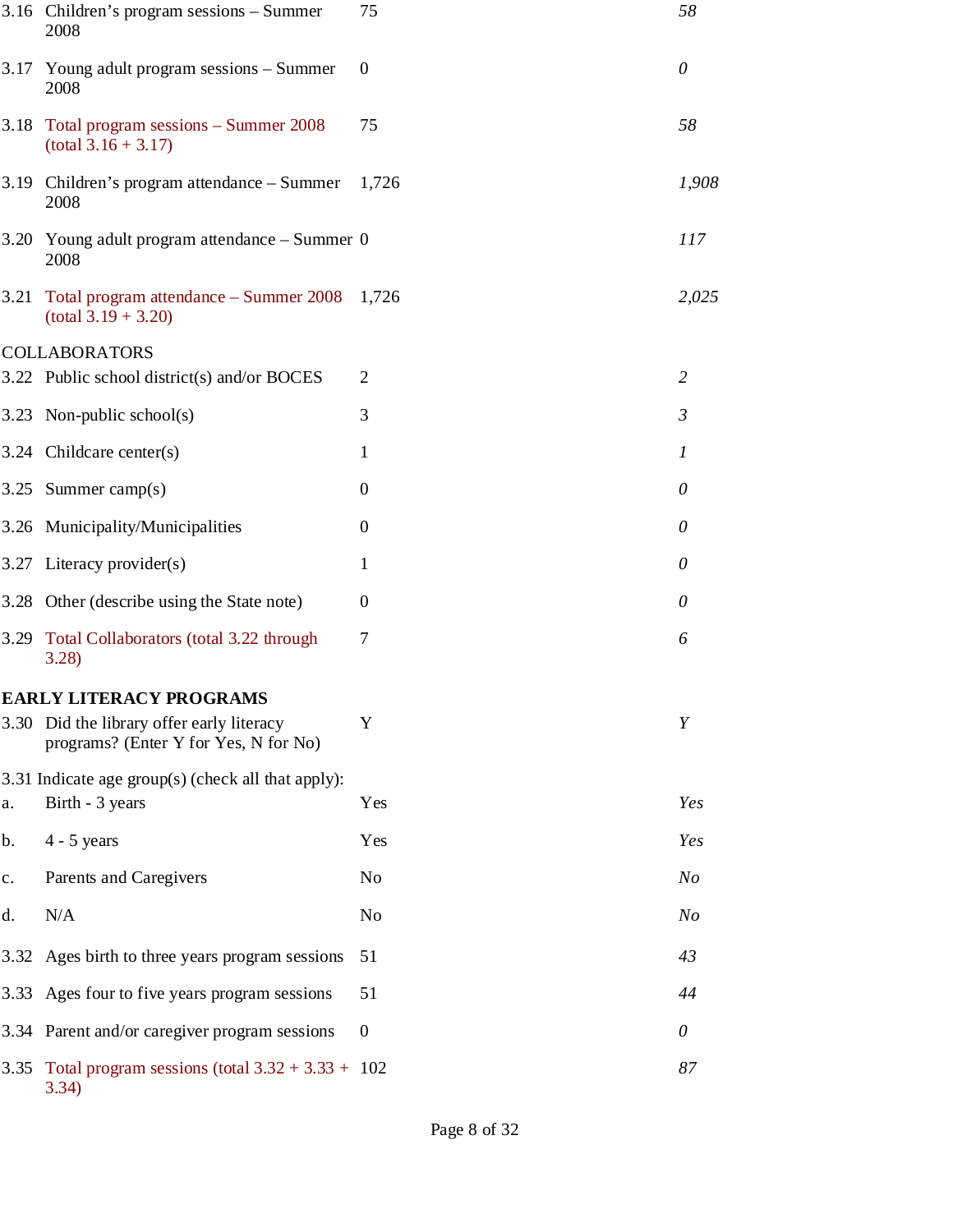|                | 3.36 Ages birth to three years program<br>attendance                                                                  | 1,489            | 1,032            |
|----------------|-----------------------------------------------------------------------------------------------------------------------|------------------|------------------|
| 3.37           | Ages four to five years program attendance 1,159                                                                      |                  | 871              |
|                | 3.38 Parent and/or caregiver program attendance 0                                                                     |                  | 0                |
| 3.39           | Total program attendance (total $3.36 + 3.37$ 2,648<br>$+3.38$                                                        |                  | 1,903            |
| a.             | 3.40 Collaborators (check all that apply):<br>Childcare center(s)                                                     | Yes              | Yes              |
| b.             | Public School District(s) and/or BOCES                                                                                | Yes              | Yes              |
| $\mathbf{c}$ . | Non-Public School(s)                                                                                                  | Yes              | Yes              |
| d.             | Other (describe using the State note)                                                                                 | N <sub>0</sub>   | N <sub>O</sub>   |
| e.             | N/A                                                                                                                   | N <sub>o</sub>   | N <sub>O</sub>   |
|                | PROGRAMS FOR ENGLISH SPEAKERS OF OTHER LANGUAGES (ESOL)                                                               |                  |                  |
|                | 3.41 Did the library offer programs for English<br>Speakers of Other Languages (ESOL)?<br>(Enter Y for Yes, N for No) | N                | $\boldsymbol{N}$ |
|                | 3.42 Children's program sessions                                                                                      | $\theta$         | 0                |
| 3.43           | Young adult program sessions                                                                                          | $\theta$         | 0                |
|                | 3.44 Adult program sessions                                                                                           | $\mathbf{0}$     | 0                |
| 3.45           | Total program sessions (total $3.42 + 3.43 + 0$<br>3.44)                                                              |                  | 0                |
|                | 3.46 Children's program attendance                                                                                    | $\boldsymbol{0}$ | $\theta$         |
| 3.47           | Young adult program attendance                                                                                        | $\Omega$         | 0                |
| 3.48           | Adult program attendance                                                                                              | $\mathbf{0}$     | 0                |
| 3.49           | Total program attendance (total $3.46 + 3.47$ 0<br>$+3.48$                                                            |                  | $\theta$         |
| a.             | 3.50 Collaborators (check all that apply):<br>Literacy NY (Literacy Volunteers of<br>America)                         | N <sub>o</sub>   | N <sub>o</sub>   |
| b.             | Public School District(s) and/or BOCES                                                                                | N <sub>o</sub>   | N <sub>O</sub>   |
| c.             | Non-Public School(s)                                                                                                  | N <sub>o</sub>   | N <sub>O</sub>   |
| d.             | Other (describe using the State note)                                                                                 | N <sub>0</sub>   | N <sub>O</sub>   |
| e.             | N/A                                                                                                                   | N <sub>0</sub>   | N <sub>o</sub>   |
|                |                                                                                                                       |                  |                  |

### LIBRARY USE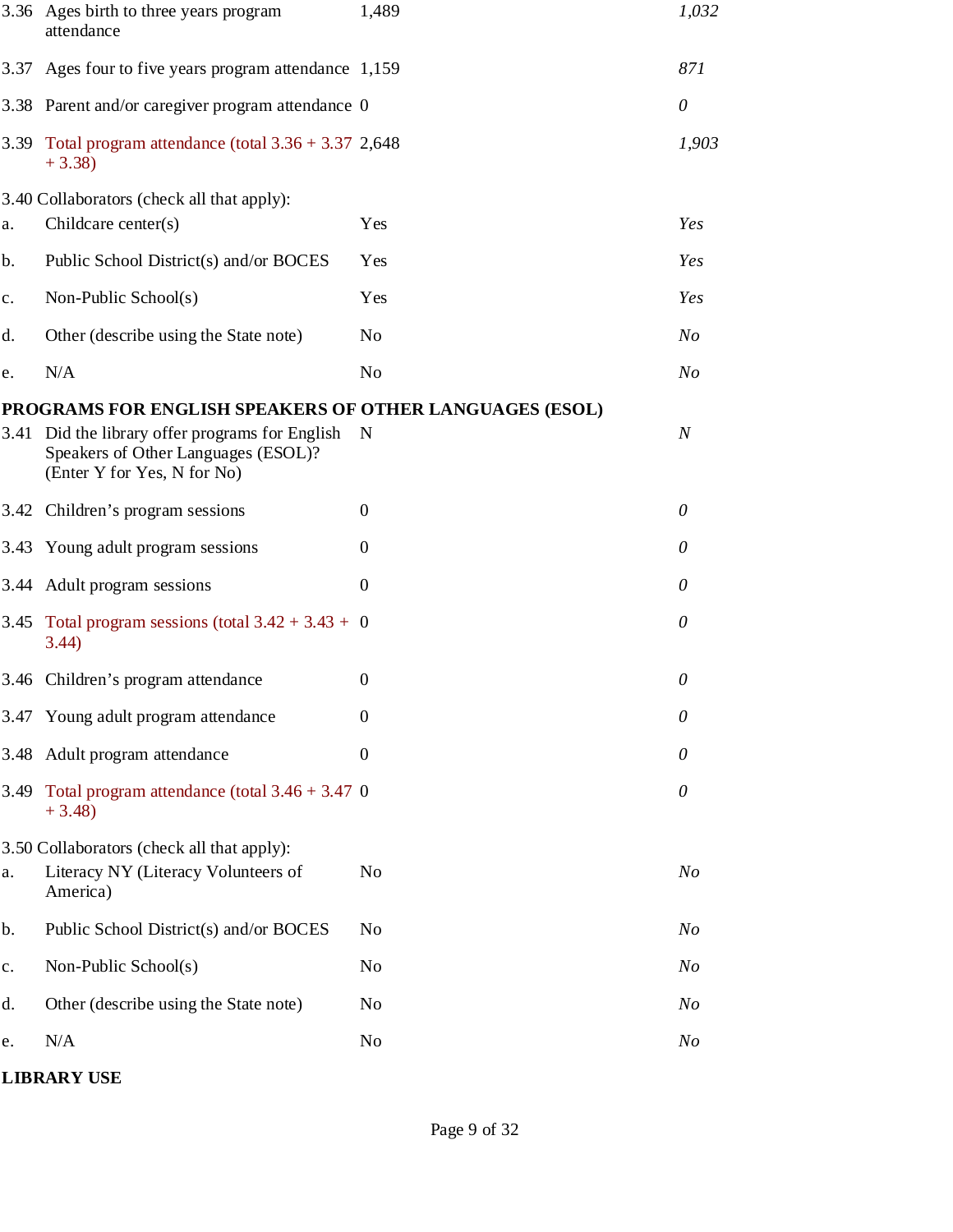|      | 3.51 Library visits (total annual attendance)                                                                                                                  | 143,000      | 130,000          |
|------|----------------------------------------------------------------------------------------------------------------------------------------------------------------|--------------|------------------|
|      | 3.52 Registered resident borrowers                                                                                                                             | 17,815       | 17,112           |
|      | 3.53 Registered non-resident borrowers                                                                                                                         | 19           | 19               |
|      | <b>WRITTEN POLICIES (Answer Y for Yes, N for No)</b>                                                                                                           |              |                  |
|      | 3.54 Does the library have an open meeting<br>policy?                                                                                                          | Y            | Y                |
| 3.55 | Does the library have a policy protecting<br>the confidentiality of library records?                                                                           | Y            | Y                |
|      | 3.56 Does the library have an Internet use<br>policy?                                                                                                          | Y            | Y                |
|      | 3.57 Does the library have a disaster policy?                                                                                                                  | N            | $\boldsymbol{N}$ |
|      | <b>ACCESSIBILITY (Answer Y for Yes, N for No)/b&gt;</b>                                                                                                        |              |                  |
|      | 3.58 Does the library provide service to persons N<br>who cannot visit the library (homebound<br>persons, persons in nursing homes, persons<br>in jail, etc.)? |              | Y                |
| 3.59 | Does the library have devices for the deaf<br>and hearing impaired (TTY/TDD)?                                                                                  | $\mathbf{Y}$ | Y                |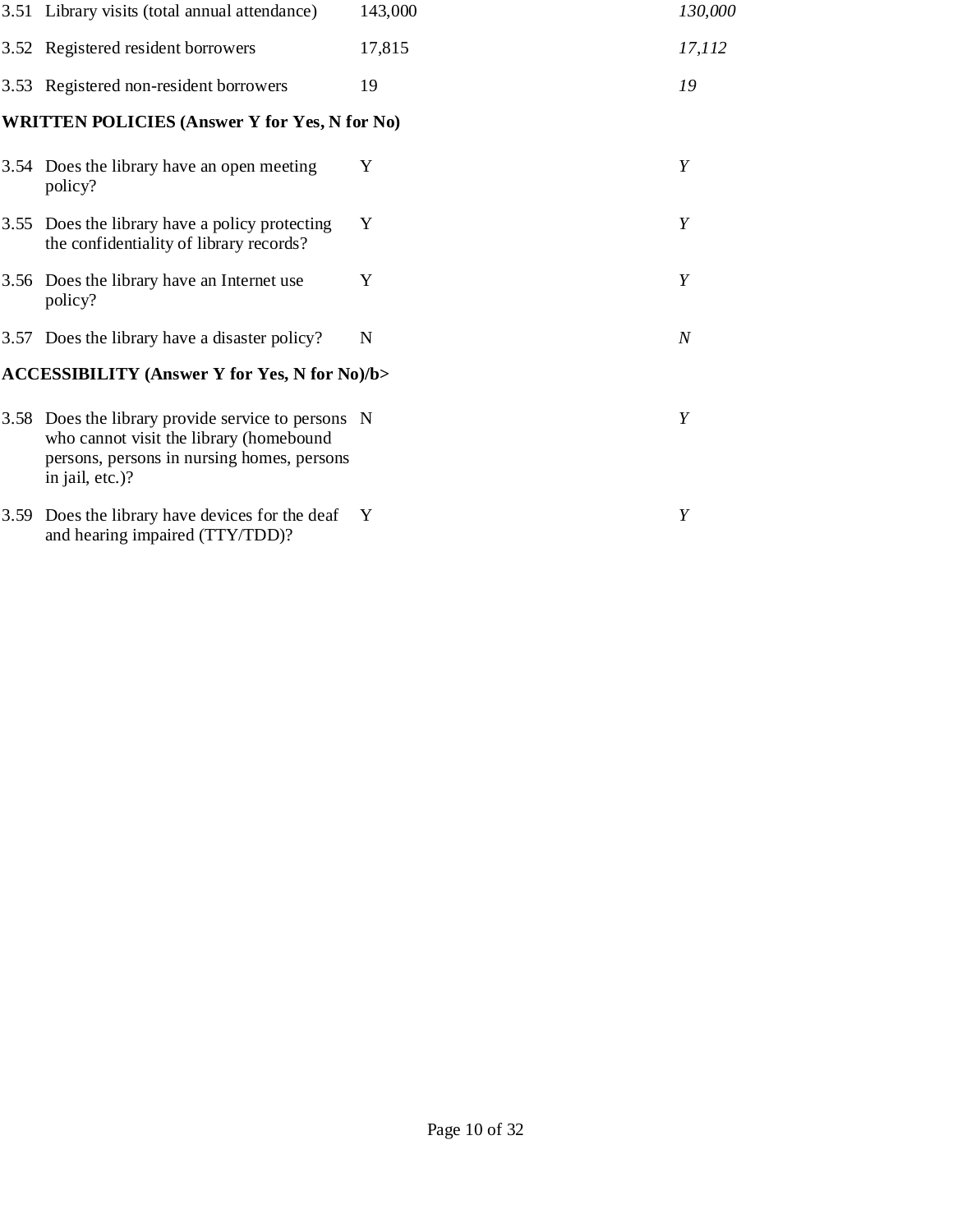#### 4. LIBRARY TRANSACTIONS

Report all transactions as of the end of the fiscal year reported in Part 1. (Please note: Internal Library usage is not considered part of circulation)

#### CATALOGED BOOK CIRCULATION

| 4.1  | <b>Adult Fiction Books</b>                                                              | 19,035  | 18,186  |
|------|-----------------------------------------------------------------------------------------|---------|---------|
| 4.2  | <b>Adult Non-fiction Books</b>                                                          | 13,154  | 13,274  |
| 4.3  | Total Adult Books (Total questions 4.1 &<br>4.2)                                        | 32,189  | 31,460  |
| 4.4  | <b>Children's Fiction Books</b>                                                         | 19,012  | 20,205  |
| 4.5  | <b>Children's Non-fiction Books</b>                                                     | 8,351   | 8,372   |
| 4.6  | Total Children's Books (Total questions 4.4 27,363)<br>& 4.5)                           |         | 28,577  |
| 4.7  | <b>Total Cataloged Book Circulation (Total</b><br>question 4.3 & 4.6)                   | 59,552  | 60,037  |
|      | <b>CIRCULATION OF OTHER MATERIALS</b>                                                   |         |         |
| 4.8  | <b>Circulation of Adult Other Materials</b>                                             | 33,722  | 27,377  |
| 4.9  | Circulation of Children's Other Materials                                               | 11,765  | 12,587  |
| 4.10 | <b>Total Circulation of Other Materials (Total</b><br>questions 4.8 & 4.9)              | 45,487  | 39,964  |
| 4.11 | <b>Grand Total Circulation Transactions</b><br>(Total questions 4.7 & 4.10)             | 105,039 | 100,001 |
|      | 4.12 Grand Total Circulation of Children's<br>Materials (Total questions $4.6 \& 4.9$ ) | 39,128  | 41,164  |
|      | REFERENCE TRANSACTIONS                                                                  |         |         |
|      | 4.13 Total Reference Transactions                                                       | 36,400  | 36,000  |
|      | <b>INTERLIBRARY LOAN - MATERIALS RECEIVED (BORROWED)</b>                                |         |         |
|      | 4.14 TOTAL MATERIALS RECEIVED                                                           | 15,339  | 12,572  |
|      | <b>INTERLIBRARY LOAN - MATERIALS PROVIDED (LOANED)</b>                                  |         |         |
|      | 4.15 TOTAL MATERIALS PROVIDED                                                           | 13,377  | 10,898  |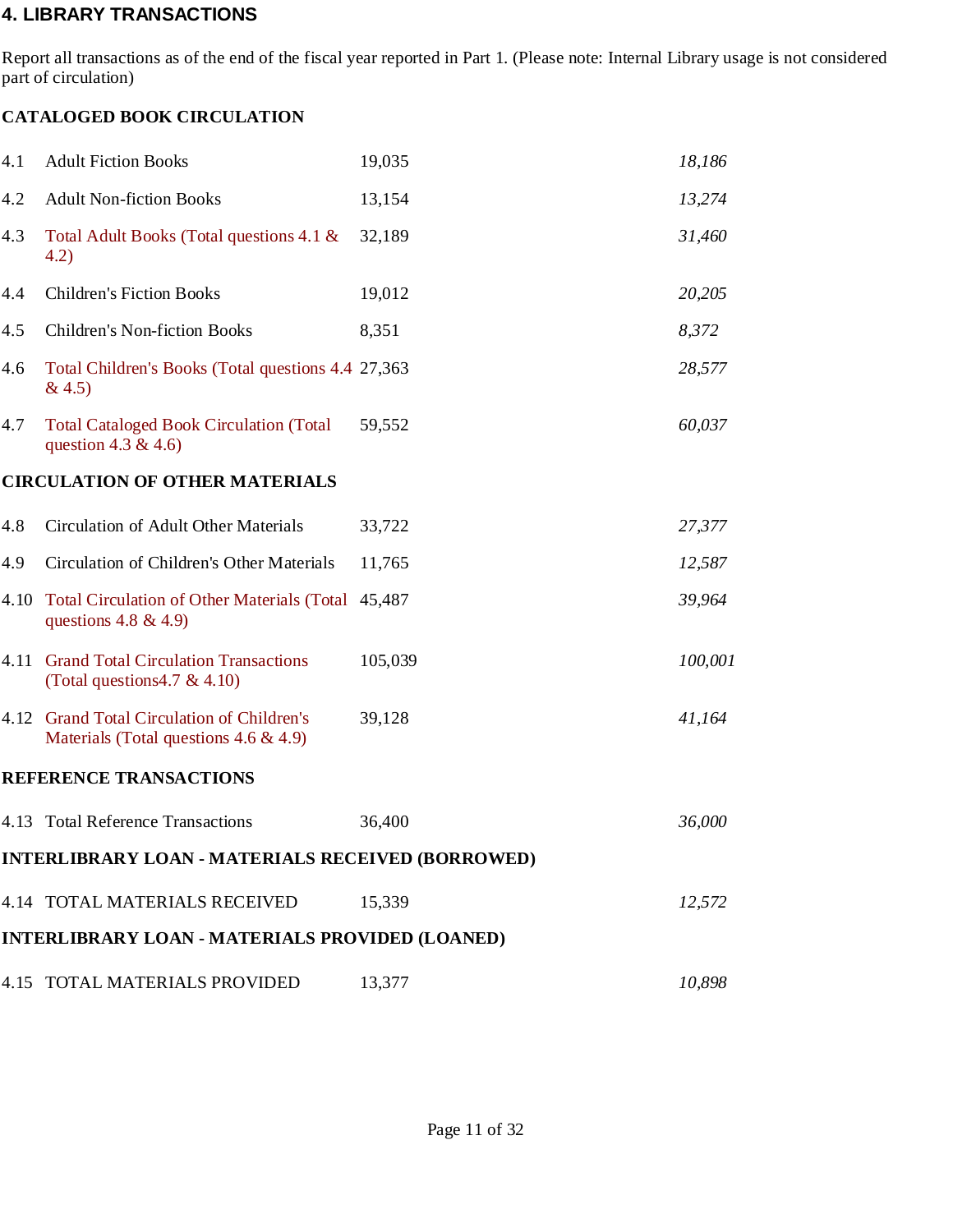# 5. AUTOMATION AND TELECOMMUNICATIONS

Report all information as of December 31, 2008.

## SYSTEMS AND SERVICES

| 5.1 | Automated circulation system?                                                     | Y              | Y                |
|-----|-----------------------------------------------------------------------------------|----------------|------------------|
| 5.2 | Online public access catalog (OPAC)?                                              | Y              | Y                |
| 5.3 | Electronic access to your OPAC from<br>outside the library?                       | Y              | Y                |
| 5.4 | Does the library use Internet filtering<br>software on any computer?              | $\mathbf N$    | $\boldsymbol{N}$ |
| 5.5 | Total number of Internet terminals used by 24<br>the general public.              |                | 25               |
| 5.6 | Number of users (in-library only) of public 50,974<br>Internet computers per year |                | 59,500           |
|     | 5.7 Type of connection on public library Internet computers                       |                |                  |
| a.  | Dial-Up                                                                           | N <sub>0</sub> | N <sub>O</sub>   |
| b.  | <b>DSL</b>                                                                        | N <sub>0</sub> | N <sub>O</sub>   |
| c.  | Cable                                                                             | Yes            | Yes              |
| d.  | Leased Line                                                                       | N <sub>0</sub> | N <sub>O</sub>   |
| e.  | Municipal Networks (wireless or other)                                            | No             | N <sub>O</sub>   |
| f.  | <b>State Network</b>                                                              | No             | N <sub>O</sub>   |
| g.  | Fiber                                                                             | N <sub>0</sub> | N <sub>O</sub>   |
| h.  | Other (specify using the State note)                                              | N <sub>0</sub> | N <sub>o</sub>   |
|     | 5.8 Maximum speed of connection on public library Internet computers              |                |                  |
| a.  | Less than 128 kilobits per second                                                 | N <sub>0</sub> | N <sub>O</sub>   |
| b.  | 129 to 256 kilobits per second                                                    | No             | N <sub>O</sub>   |
| c.  | 257 to 768 kilobits per second                                                    | No             | N <sub>O</sub>   |
| d.  | 769 kilobits to 1.4 megabits per second                                           | Yes            | Yes              |
| e.  | 1.5 megabits per second                                                           | No             | N <sub>O</sub>   |
| f.  | 1.6 to 5.0 megabits per second                                                    | N <sub>o</sub> | N <sub>O</sub>   |
| g.  | 6.0 to 10 megabits per second                                                     | No             | N <sub>O</sub>   |
| h.  | Greater than 10 megabits per second                                               | No             | N <sub>O</sub>   |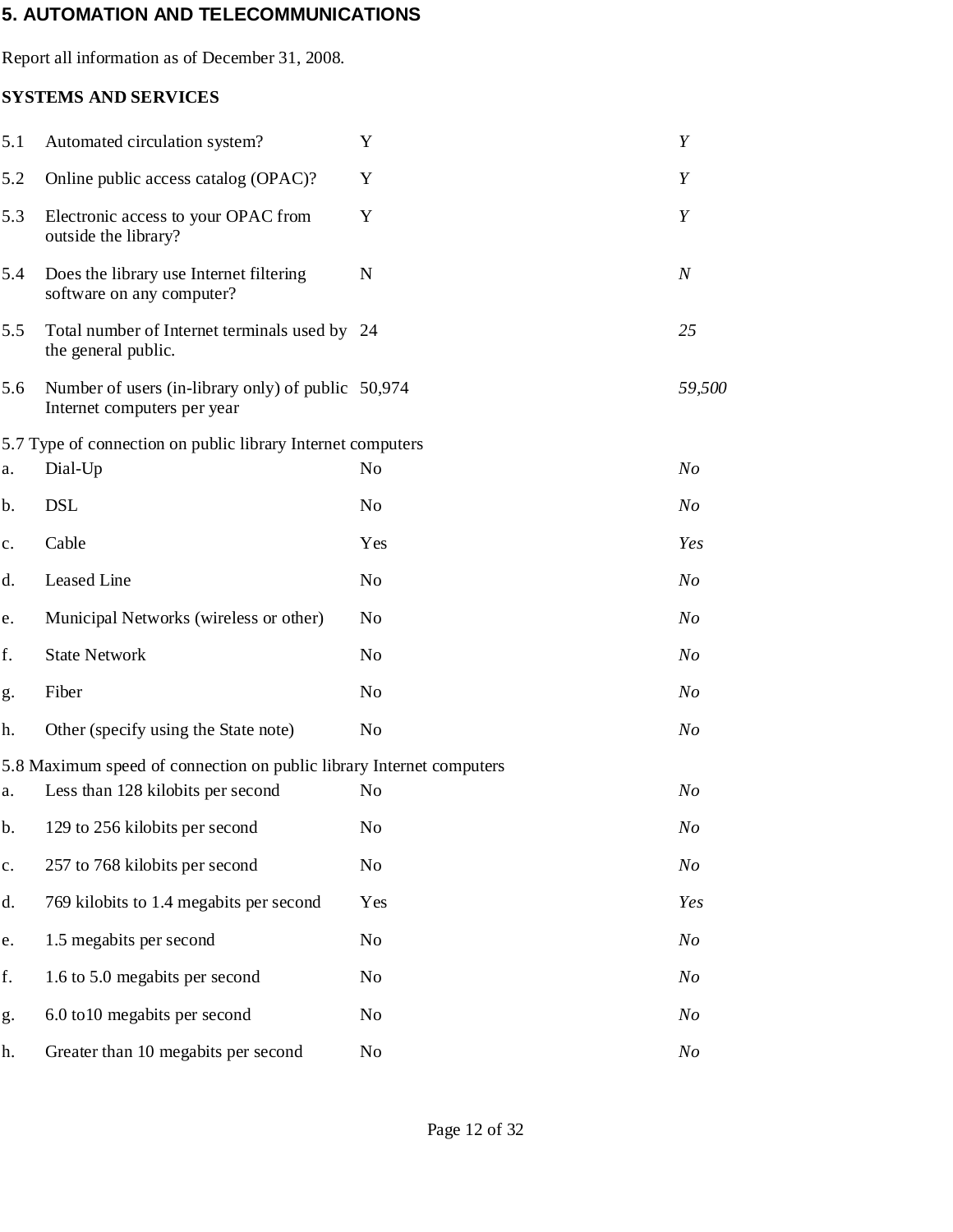#### 6. STAFF INFORMATION

Report all staff information as of the end of the fiscal year reported in Part 1.

#### FTE (FULL-TIME EQUIVALENT CALCULATION)

| 6.1 The number of hours per workweek used to 40 | 40 |
|-------------------------------------------------|----|
| compute FTE for all paid library personnel      |    |
| in this section.                                |    |

#### BUDGETED POSITIONS IN FULL-TIME EQUIVALENTS - Report positions to two decimal places.

| 6.2 | Library Director (certified)                                                  | $\mathbf{1}$     | $\boldsymbol{l}$ |
|-----|-------------------------------------------------------------------------------|------------------|------------------|
| 6.3 | Vacant Library Director (certified)                                           | $\mathbf{0}$     | 0                |
| 6.4 | Librarian (certified)                                                         | 1                | $\boldsymbol{l}$ |
| 6.5 | Vacant Librarian (certified)                                                  | 0                | $\theta$         |
| 6.6 | Library Manager (not certified)                                               | $\boldsymbol{0}$ | 0                |
| 6.7 | Vacant Library Manager (not certified)                                        | $\Omega$         | $\theta$         |
| 6.8 | Library Specialist/Paraprofessional (not<br>certified)                        | 3                | $\overline{2}$   |
| 6.9 | Vacant Library Specialist/Paraprofessional 0<br>(not certified)               |                  | $\theta$         |
|     | 6.10 Other Staff                                                              | 8                | 8                |
|     | 6.11 Vacant Other Staff                                                       | $\mathbf{0}$     | $\theta$         |
|     | 6.12 TOTAL PAID STAFF (Total questions 6.2, 13.00)<br>$6.4, 6.6, 6.8 \& 6.10$ |                  | 12.00            |
|     | 6.13 VACANT TOTAL PAID STAFF (Total<br>questions 6.3, 6.5, 6.7, 6.9 & 6.11)   | 0.00             | 0.00             |
|     | <b>SALARY INFORMATION</b>                                                     |                  |                  |
|     | 6.14 FTE - Entry Level Librarian (certified)                                  | $\overline{0}$   | $\theta$         |
|     | 6.15 Salary - Entry Level Librarian (certified)                               | \$0              | \$0              |
|     | 6.16 FTE - Library Director (certified)                                       | 1                | $\mathfrak{1}$   |
|     | 6.17 Salary - Library Director (certified)                                    | \$50,000         | \$51,090         |
|     | 6.18 FTE - Library Manager (not certified)                                    | $\Omega$         | $\theta$         |
|     | 6.19 Salary - Library Manager (not certified)                                 | \$0              | \$0              |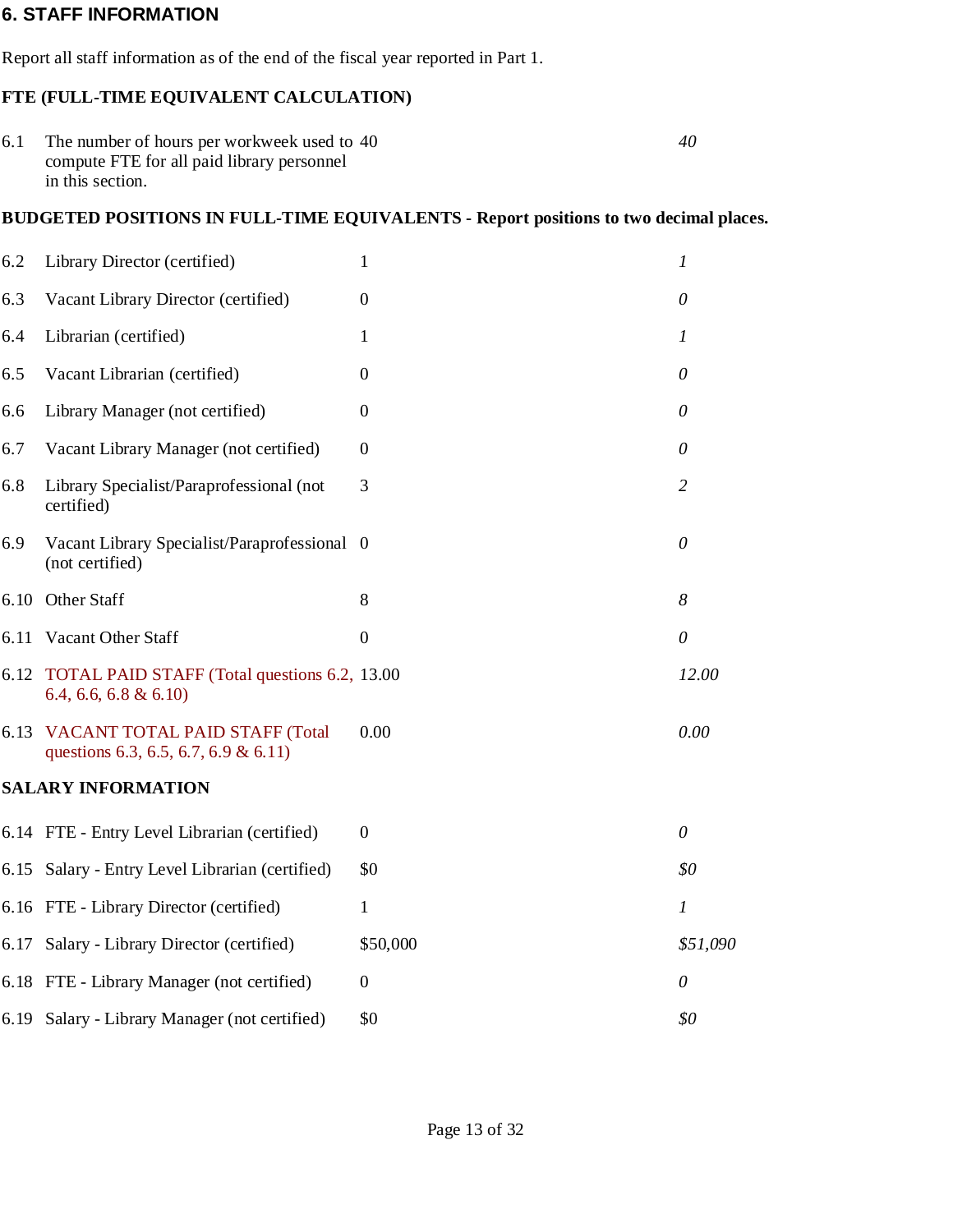# 7. MINIMUM PUBLIC LIBRARY STANDARDS

|      | Report all information as of December 31, 2008.                                                                                          |   |   |
|------|------------------------------------------------------------------------------------------------------------------------------------------|---|---|
| 7.1  | 1. Is governed by board-approved written<br>bylaws.                                                                                      | Y | Y |
| 7.2  | 2. Has a board-approved written long range Y<br>plan of service.                                                                         |   | Y |
| 7.3  | 3. Presents an annual report to the<br>community.                                                                                        | Y | Y |
| 7.4  | 4. Has board-approved written policies.                                                                                                  | Y | Y |
| 7.5  | 5. Presents an annual written budget to<br>appropriate funding agencies.                                                                 | Y | Y |
| 7.6  | 6. Periodically evaluates the effectiveness<br>of the collection and services in meeting<br>community needs.                             | Y | Y |
| 7.7  | 7. Is open the minimum standard number of Y<br>public service hours for population served.<br>(see instructions)                         |   | Y |
|      | 8. Maintains a facility to meet community needs, including adequate:                                                                     |   |   |
| 7.8  | 8a. space                                                                                                                                | Y | Y |
| 7.9  | 8b. lighting                                                                                                                             | Y | Y |
| 7.10 | 8c. shelving                                                                                                                             | Y | Y |
| 7.11 | 8d. seating                                                                                                                              | Y | Y |
|      | 7.12 8e. restroom (see instructions)                                                                                                     | Y | Y |
|      | 9. Has the equipment and connections necessary to facilitate access to information:                                                      |   |   |
|      | 7.13 9a. telephone                                                                                                                       | Y | Y |
| 7.14 | 9b. photocopier (see instructions)                                                                                                       | Y | Y |
| 7.15 | 9c. microcomputer or terminal                                                                                                            | Y | Y |
| 7.16 | 9d. printer                                                                                                                              | Y | Y |
| 7.17 | 9e. telefacsimile capability (see<br>instructions)                                                                                       | Y | Y |
| 7.18 | 10. Distributes printed information listing<br>the library's hours open, borrowing rules,<br>services, location and phone number.        | Y | Y |
| 7.19 | 11. Employs a paid director in accordance<br>with the provisions of section 90.8 of<br>Commissioner's Regulations. (see<br>instructions) | Y | Y |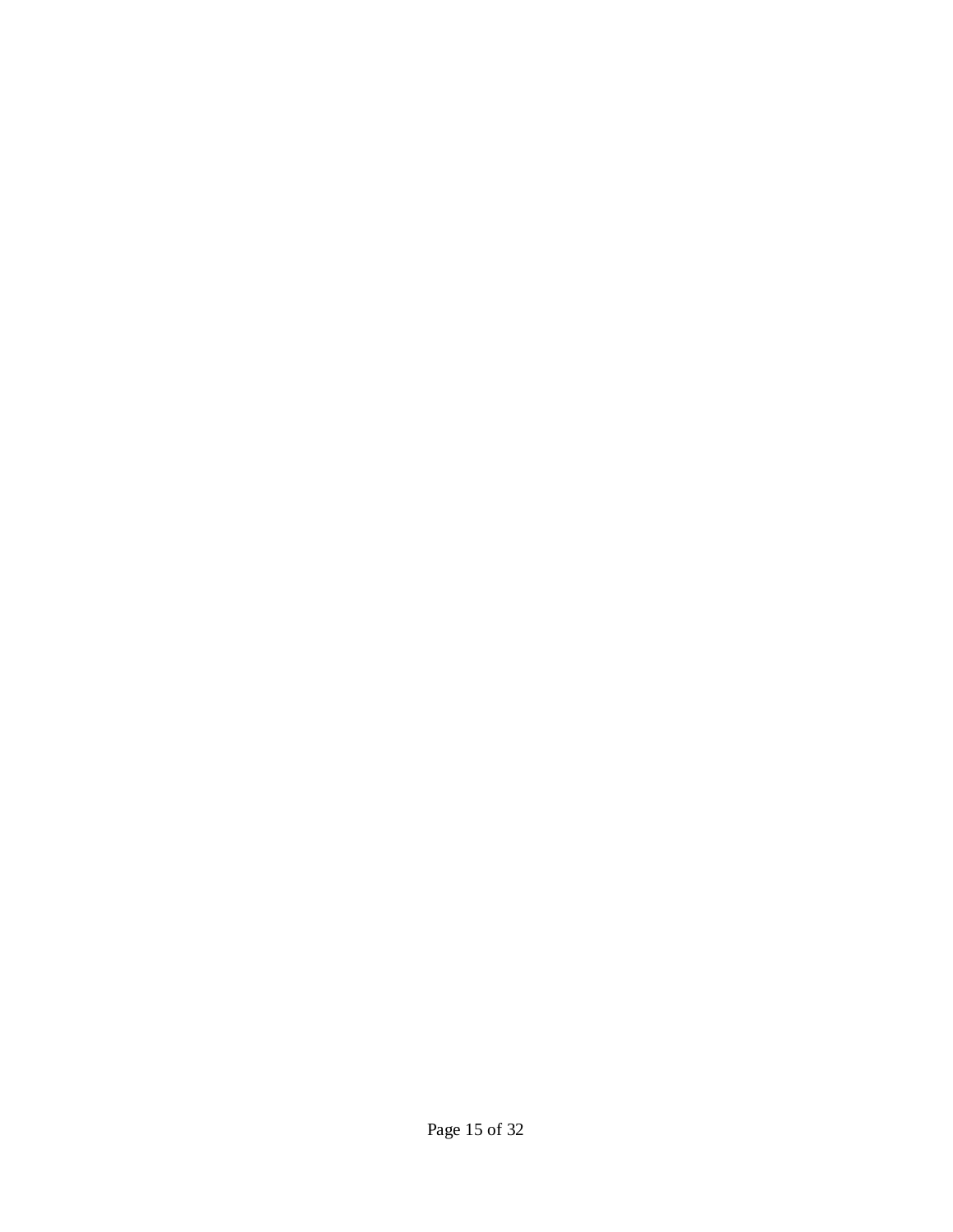#### 8. PUBLIC SERVICE INFORMATION

Report all information as of the end of the fiscal year reported in Part 1.

PUBLIC SERVICE OUTLETS - Libraries reporting main libraries, branches and bookmobiles should complete Service Outlets Information in Part 9.

| 8.1  | Main Library                                                                 | 1                | 1        |
|------|------------------------------------------------------------------------------|------------------|----------|
| 8.2  | <b>Branches</b>                                                              | $\mathbf{0}$     | 0        |
| 8.3  | Bookmobiles                                                                  | $\mathbf{0}$     | 0        |
| 8.4  | <b>Other Outlets</b>                                                         | $\theta$         | 0        |
| 8.5  | <b>TOTAL PUBLIC SERVICE OUTLETS</b><br>(Total questions $8.1 - 8.4$ )        | 1                | 1        |
|      | PUBLIC SERVICE HOURS - Report hours to two decimal places.                   |                  |          |
| 8.6  | Minimum Weekly Total Hours - Main<br>Library                                 | 49               | 49       |
| 8.7  | Minimum Weekly Total Hours - Branch<br>Libraries                             | $\theta$         | $\theta$ |
| 8.8  | Minimum Weekly Total Hours -<br><b>Bookmobiles</b>                           | $\boldsymbol{0}$ | $\theta$ |
| 8.9  | Minimum Weekly Total Hours - Total<br>Hours Open (Total questions 8.6 - 8.8) | 49.00            | 49.00    |
| 8.10 | Annual Total Hours - Main Library                                            | 2,548            | 2,800    |
| 8.11 | Annual Total Hours - Branch Libraries                                        | $\boldsymbol{0}$ | 0        |
|      | 8.12 Annual Total Hours - Bookmobiles                                        | $\boldsymbol{0}$ | 0        |
| 8.13 | Annual Hours Open - Total Hours Open<br>(Total questions 8.10 through 8.12)  | 2,548.00         | 2,800.00 |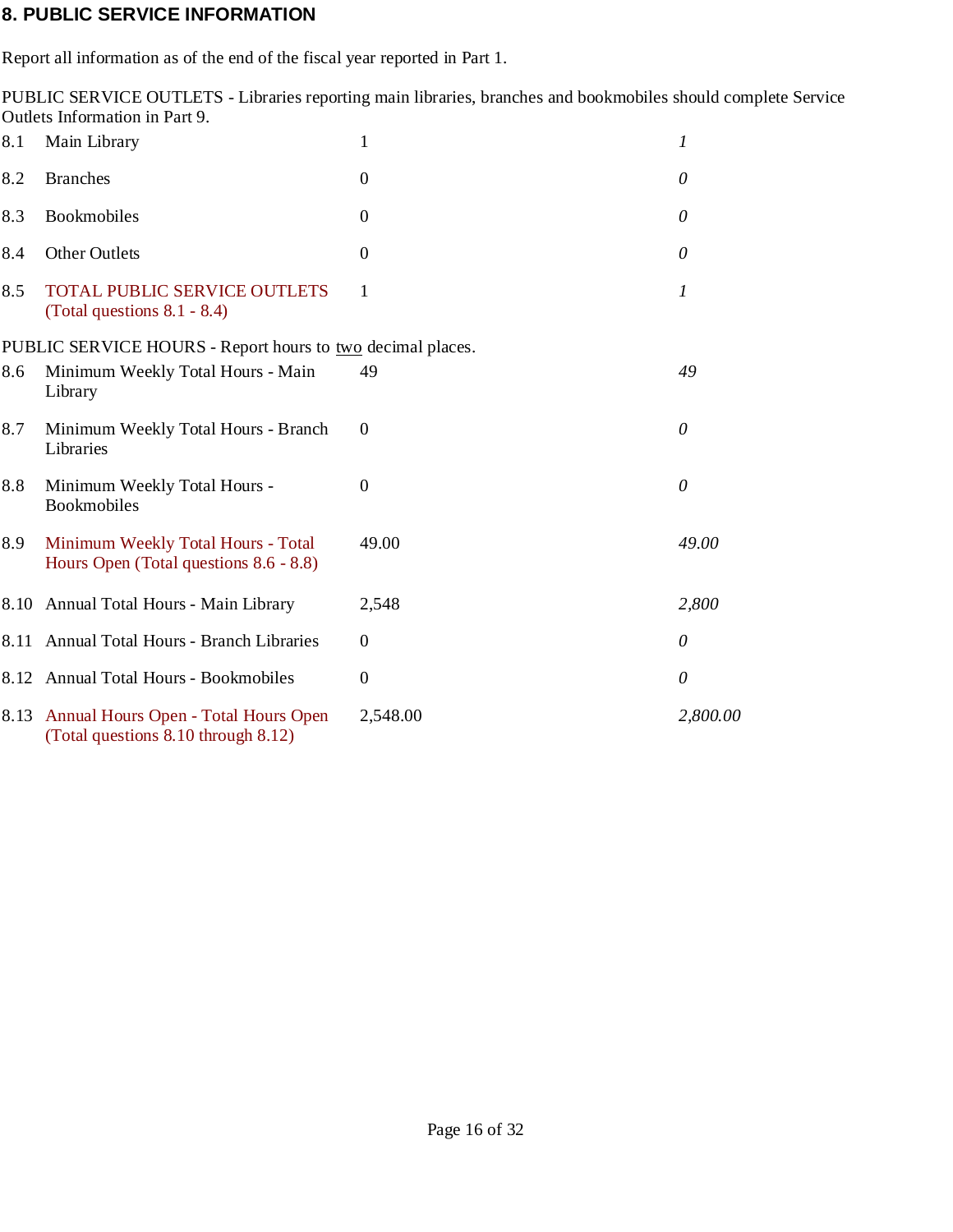#### 9. SERVICE OUTLET INFORMATION

NOTE: Libraries reporting Public Service Outlets in questions 8.1, 8.2 and 8.3 of Part 8 are required to complete this part of the Annual Report. Use this section to enter outlet information on main libraries, branches or bookmobiles. Complete one record for *each* main library, branch or bookmobile.

| 1.  | <b>Outlet Name</b>                                                                                          | <b>Kingston Library</b>      | Kingston Library             |
|-----|-------------------------------------------------------------------------------------------------------------|------------------------------|------------------------------|
| 2.  | Outlet Name Status (State Use Only - Do<br><b>Not Modify</b> )                                              | 00 (for no change)           | 00 (for no change)           |
| 3.  | <b>Street Address</b>                                                                                       | 55 Franklin St               | 55 Franklin St               |
| 4.  | <b>Outlet Street Address Status</b>                                                                         | 00 (for no change)           | 00 (for no change)           |
| 5.  | City                                                                                                        | Kingston                     | Kingston                     |
| 6.  | Zip Code                                                                                                    | 12401                        | 12401                        |
| 7.  | Four-Digit Zip Code Extension                                                                               | 4944                         | 4944                         |
| 8.  | Phone (enter 10 digits only)                                                                                | $(845)$ 336-4260             | $(845)$ 336-4260             |
| 9.  | Fax Number (enter 10 digits only)                                                                           | $(845)$ 331-7981             | $(845)$ 331-7981             |
| 10. | E-mail Address                                                                                              | director@kingstonlibrary.org | director@kingstonlibrary.org |
| 11. | Outlet URL                                                                                                  | www.kingstonlibrary.org      | www.kingstonlibrary.org      |
| 12. | County                                                                                                      | Ulster                       | <b>Ulster</b>                |
| 13. | Outlet Type Code (select one):                                                                              | CE                           | CE                           |
| 14. | Enter the appropriate outlet code (select)<br>one):                                                         | LO                           | LR                           |
| 15. | Indicate the year this outlet was initially<br>constructed                                                  | 1878                         | 1878                         |
| 16. | Indicate the year the outlet underwent a<br>major renovation costing \$25,000 or more                       | 2007                         | 2007                         |
|     | 17. Square footage of the outlet                                                                            | 16,000                       | 16,000                       |
| 18. | Does the outlet have a building entrance<br>that is physically accessible to the person in<br>a wheelchair? | Y                            | Y                            |
| 19. | Is every public part of the outlet accessible Y<br>to the person in a wheelchair?                           |                              | Y                            |
| 20. | <b>LIBID</b>                                                                                                | 3200623420                   | 3200623420                   |
| 21. | <b>FSCSID</b>                                                                                               | NY0258                       | NY0258                       |
| 22. | Metropolitan Status Code (State Use Only - NO<br>Do Not Modify)                                             |                              | NO                           |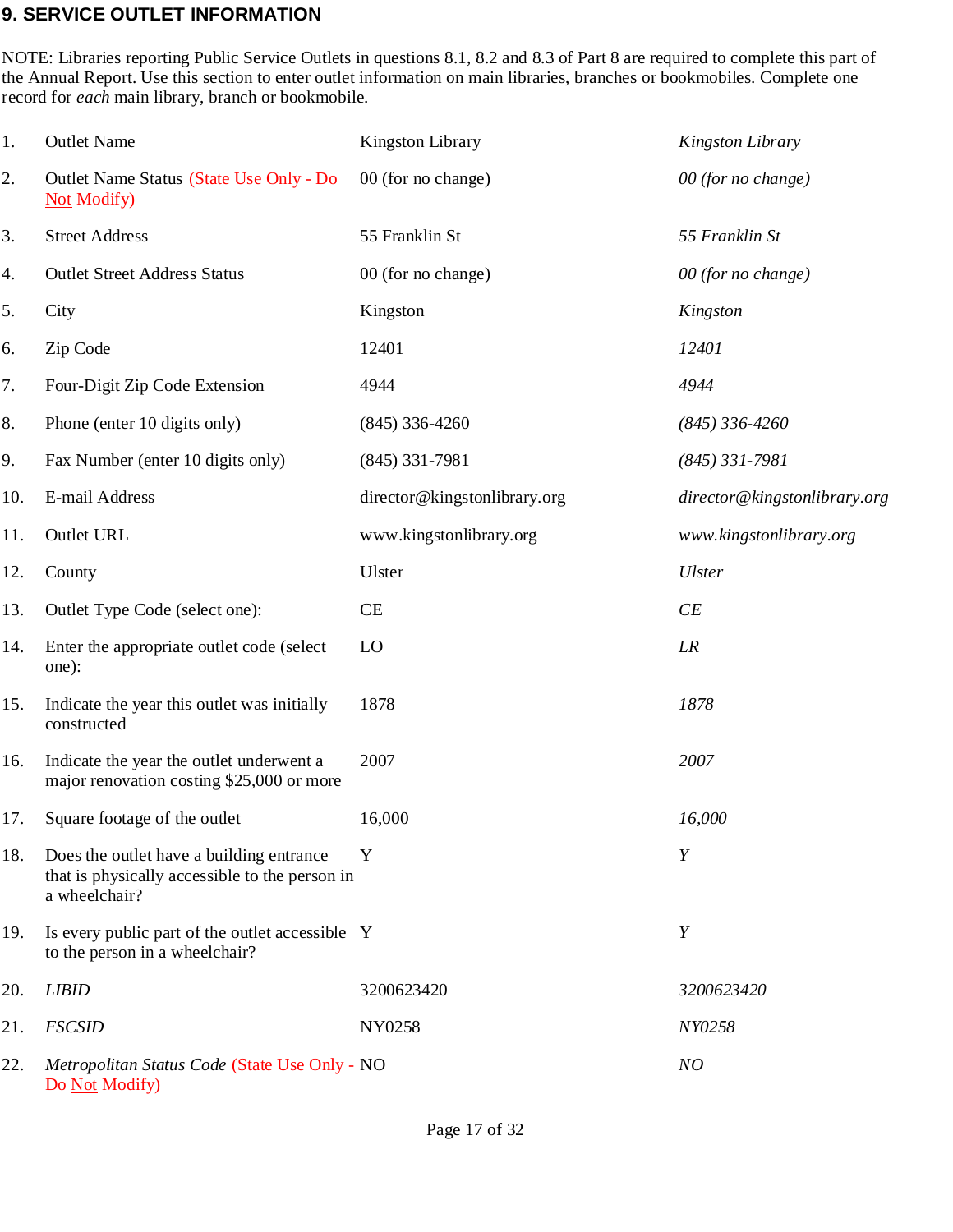- 23. Number of Bookmobiles in the Bookmobile  $0$  0 Outlet Record
- 24. Structure Status (State Use Only Do <u>Not</u> 00 (for no change from previous year) 00 (for no change from Modify)

previous year)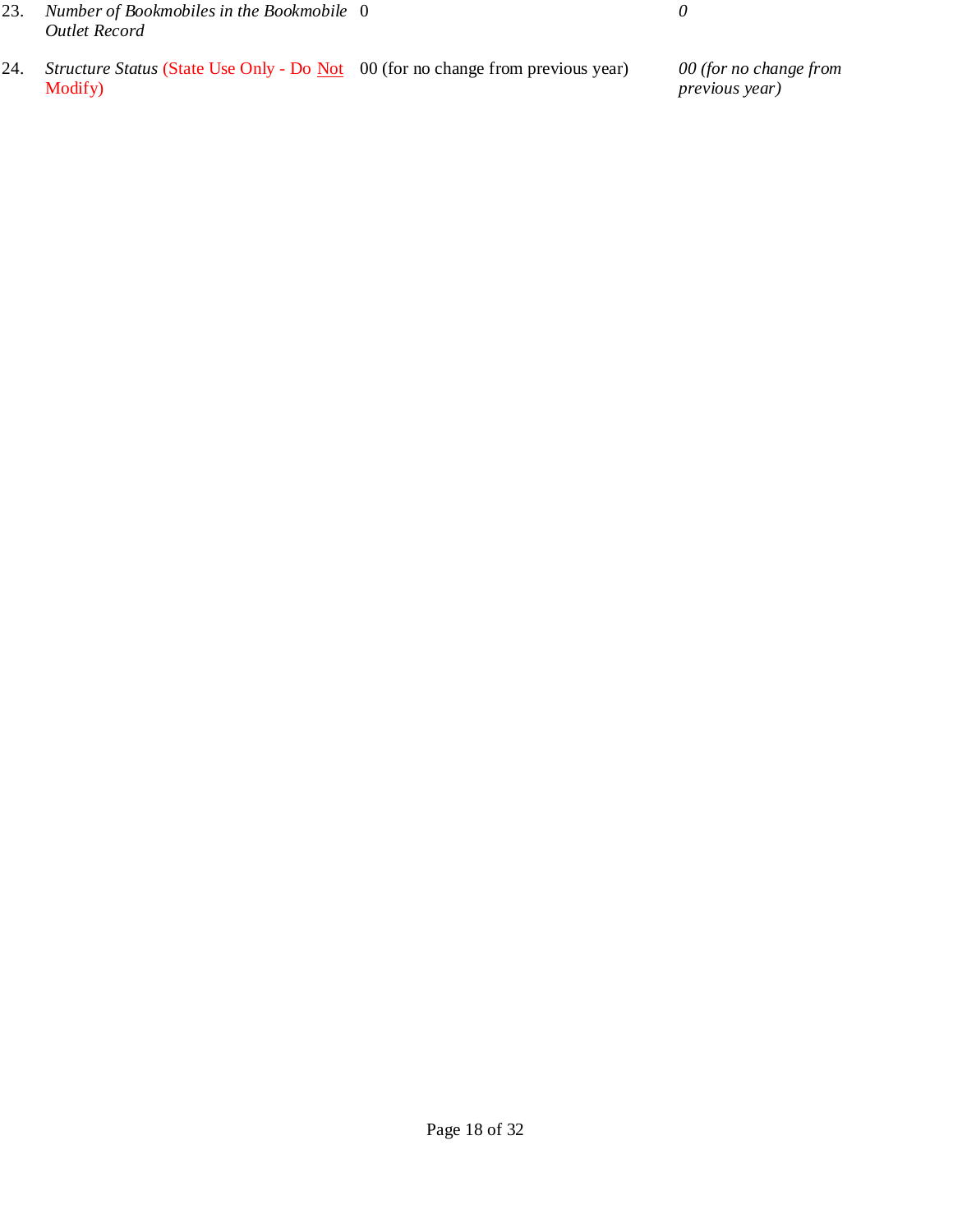#### 10. OFFICERS AND TRUSTEES

Report information about trustee meetings as of December 31, 2008. All public and association libraries are required by Education Law to hold at least four meetings a year.

#### BOARD MEETINGS

| 10.1 Total number of board meetings held<br>during calendar year (January 1, 2008 to<br>December 31, 2008) |  |
|------------------------------------------------------------------------------------------------------------|--|
| 10.2 Number of voting positions on library<br>board.                                                       |  |

#### BOARD MEMBER SELECTION

|     | 10.3 Enter Selection Code (select one):                      | $EP$ - board members are elected in a public $EP$ - board members are<br>election                      | elected in a public election |
|-----|--------------------------------------------------------------|--------------------------------------------------------------------------------------------------------|------------------------------|
|     |                                                              | List Officers and Board Members for the 2009 Calendar Year. Complete one record for each board member. |                              |
| 1.  | Title of Board Member (select one):                          | Ms.                                                                                                    | $Ms$ .                       |
| 2.  | First Name of Board Member                                   | Jane                                                                                                   | <b>Jessica</b>               |
| 3.  | Last Name of Board Member                                    | Riley                                                                                                  | Barry                        |
| 4.  | <b>Mailing Address</b>                                       | 37 Progress St.                                                                                        | 13 Russell Street            |
| 5.  | City                                                         | Kingston                                                                                               | Kingston                     |
| 6.  | Zip Code (5 digits only)                                     | 12401                                                                                                  | 12401                        |
| 7.  | Phone for the Board President only (enter<br>10 digits only) | $(845)$ 338-2384                                                                                       | N/A                          |
| 8.  | E-mail address                                               | jriley9868@aol.com                                                                                     | barryjessica@gmail.com       |
| 9.  | Office Held or Trustee                                       | President                                                                                              | President                    |
| 10. | <b>Term Expires</b>                                          | June                                                                                                   | June                         |
| 11. | Term Expires - Year (yyyy)                                   | 2010                                                                                                   | 2008                         |
| 1.  | Title of Board Member (select one):                          | Mr.                                                                                                    | Mr.                          |
| 2.  | First Name of Board Member                                   | Marvin                                                                                                 | Marvin                       |
| 3.  | Last Name of Board Member                                    | Eisenberg                                                                                              | Eisenberg                    |
| 4.  | <b>Mailing Address</b>                                       | 500 Washington Avenue, #5J                                                                             | 500 Washington Avenue, #5J   |
| 5.  | City                                                         | Kingston                                                                                               | Kingston                     |
| 6.  | Zip Code (5 digits only)                                     | 12401                                                                                                  | 12401                        |
| 7.  | Phone for the Board President only (enter<br>10 digits only) | N/A                                                                                                    | N/A                          |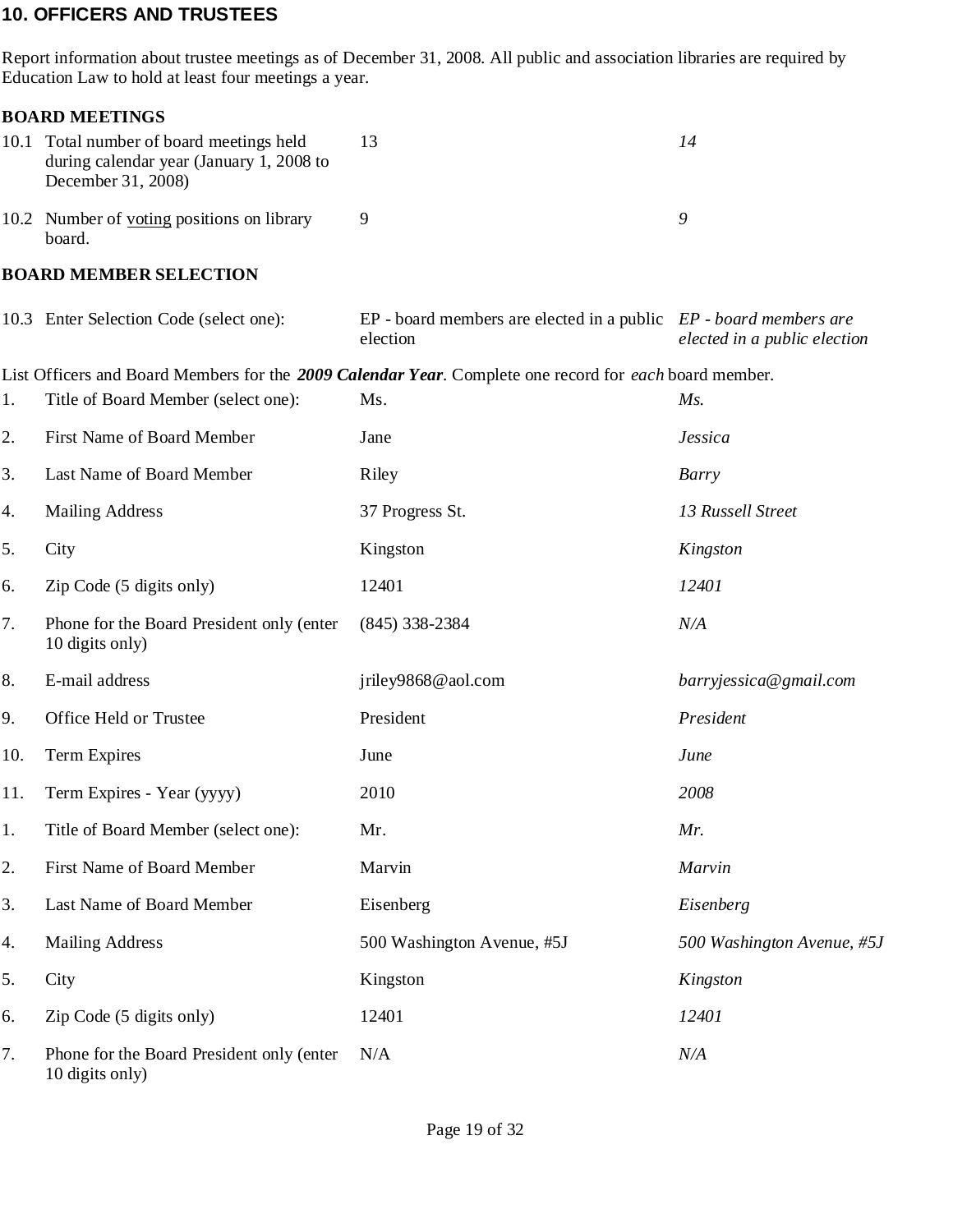| 8.  | E-mail address                                               | meir@hvc.rr.com         | meir@hvc.rr.com         |
|-----|--------------------------------------------------------------|-------------------------|-------------------------|
| 9.  | Office Held or Trustee                                       | Vice President          | <b>Vice President</b>   |
| 10. | Term Expires                                                 | June                    | June                    |
| 11. | Term Expires - Year (yyyy)                                   | 2010                    | 2010                    |
| 1.  | Title of Board Member (select one):                          | Ms.                     | $Ms$ .                  |
| 2.  | First Name of Board Member                                   | Madeline                | Phyllis                 |
| 3.  | Last Name of Board Member                                    | Hoetger                 | <b>McCabe</b>           |
| 4.  | <b>Mailing Address</b>                                       | 10 Valley St.           | 131 W. Chester St.      |
| 5.  | City                                                         | Kingston                | Kingston                |
| 6.  | Zip Code (5 digits only)                                     | 12401                   | 12401                   |
| 7.  | Phone for the Board President only (enter<br>10 digits only) | N/A                     | N/A                     |
| 8.  | E-mail address                                               | msmonumental@hvc.rr.com | pmcc@co. ulster. ny. us |
| 9.  | Office Held or Trustee                                       | Secretary               | Secretary               |
| 10. | <b>Term Expires</b>                                          | June                    | June                    |
| 11. | Term Expires - Year (yyyy)                                   | 2009                    | 2008                    |
| 1.  | Title of Board Member (select one):                          | Mrs.                    | Mrs.                    |
| 2.  | First Name of Board Member                                   | Emilie                  | Emilie                  |
| 3.  | Last Name of Board Member                                    | Hauser                  | Hauser                  |
| 4.  | <b>Mailing Address</b>                                       | 63 Highland Avenue      | 63 Highland Avenue      |
| 5.  | City                                                         | Kingston                | Kingston                |
| 6.  | Zip Code (5 digits only)                                     | 12401                   | 12401                   |
| 7.  | Phone for the Board President only (enter<br>10 digits only) | N/A                     |                         |
| 8.  | E-mail address                                               | eehauser@gmail.com      | eehauser@gmail.com      |
| 9.  | Office Held or Trustee                                       | Trustee                 | <b>Trustee</b>          |
| 10. | <b>Term Expires</b>                                          | June                    | June                    |
| 11. | Term Expires - Year (yyyy)                                   | 2010                    | 2010                    |
| 1.  | Title of Board Member (select one):                          | Dr.                     | Dr.                     |
| 2.  | First Name of Board Member                                   | Edwin                   | Edwin                   |
| 3.  | Last Name of Board Member                                    | Pell                    | Pell                    |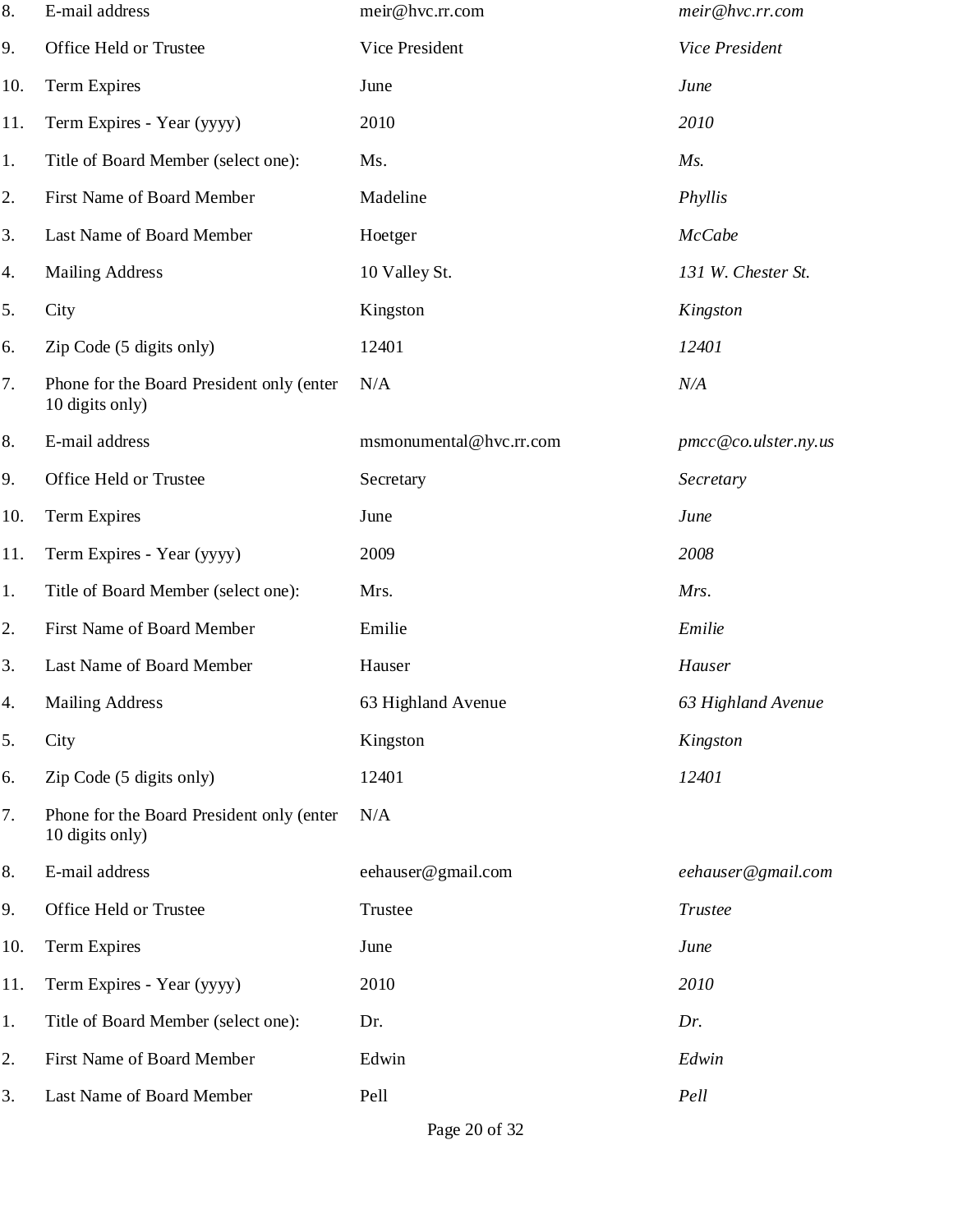| 4.  | <b>Mailing Address</b>                                       | 24 Spruce Street                     | 24 Spruce Street                        |
|-----|--------------------------------------------------------------|--------------------------------------|-----------------------------------------|
| 5.  | City                                                         | Kingston                             | Kingston                                |
| 6.  | Zip Code (5 digits only)                                     | 12401                                | 12401                                   |
| 7.  | Phone for the Board President only (enter<br>10 digits only) | N/A                                  | N/A                                     |
| 8.  | E-mail address                                               | pellphd@yahoo.com                    | pellphd@yahoo.com                       |
| 9.  | Office Held or Trustee                                       | Trustee                              | <b>Trustee</b>                          |
| 10. | Term Expires                                                 | June                                 | June                                    |
| 11. | Term Expires - Year (yyyy)                                   | 2011                                 | 2008                                    |
| 1.  | Title of Board Member (select one):                          | Other (specify using the State note) | Other (specify using the State<br>note) |
| 2.  | First Name of Board Member                                   | Reverend Arthur                      | Reverend Arthur                         |
| 3.  | Last Name of Board Member                                    | Coston                               | Coston                                  |
| 4.  | <b>Mailing Address</b>                                       | 38 Linderman Avenue                  | 38 Linderman Avenue                     |
| 5.  | City                                                         | Kingston                             | Kingston                                |
| 6.  | Zip Code (5 digits only)                                     | 12401                                | 12401                                   |
| 7.  | Phone for the Board President only (enter<br>10 digits only) | N/A                                  |                                         |
| 8.  | E-mail address                                               | acosta@hvc.rr.com                    | acosta@hvc.rr.com                       |
| 9.  | Office Held or Trustee                                       | Trustee                              | <b>Trustee</b>                          |
| 10. | <b>Term Expires</b>                                          | June                                 | June                                    |
| 11. | Term Expires - Year (yyyy)                                   | 2009                                 | 2009                                    |
| 1.  | Title of Board Member (select one):                          | Mrs.                                 | Mrs.                                    |
| 2.  | First Name of Board Member                                   | Susan                                | Madeline R. W.                          |
| 3.  | Last Name of Board Member                                    | Simek                                | Hoetger                                 |
| 4.  | <b>Mailing Address</b>                                       | 63 Highland Ave.                     | 10 Valley Street                        |
| 5.  | City                                                         | Kingston                             | Kingston                                |
| 6.  | Zip Code (5 digits only)                                     | 12401                                | 12401                                   |
| 7.  | Phone for the Board President only (enter<br>10 digits only) | N/A                                  |                                         |
| 8.  | E-mail address                                               | jzsiqzoo@msn.com                     | msmonumental@hvc.rr.com                 |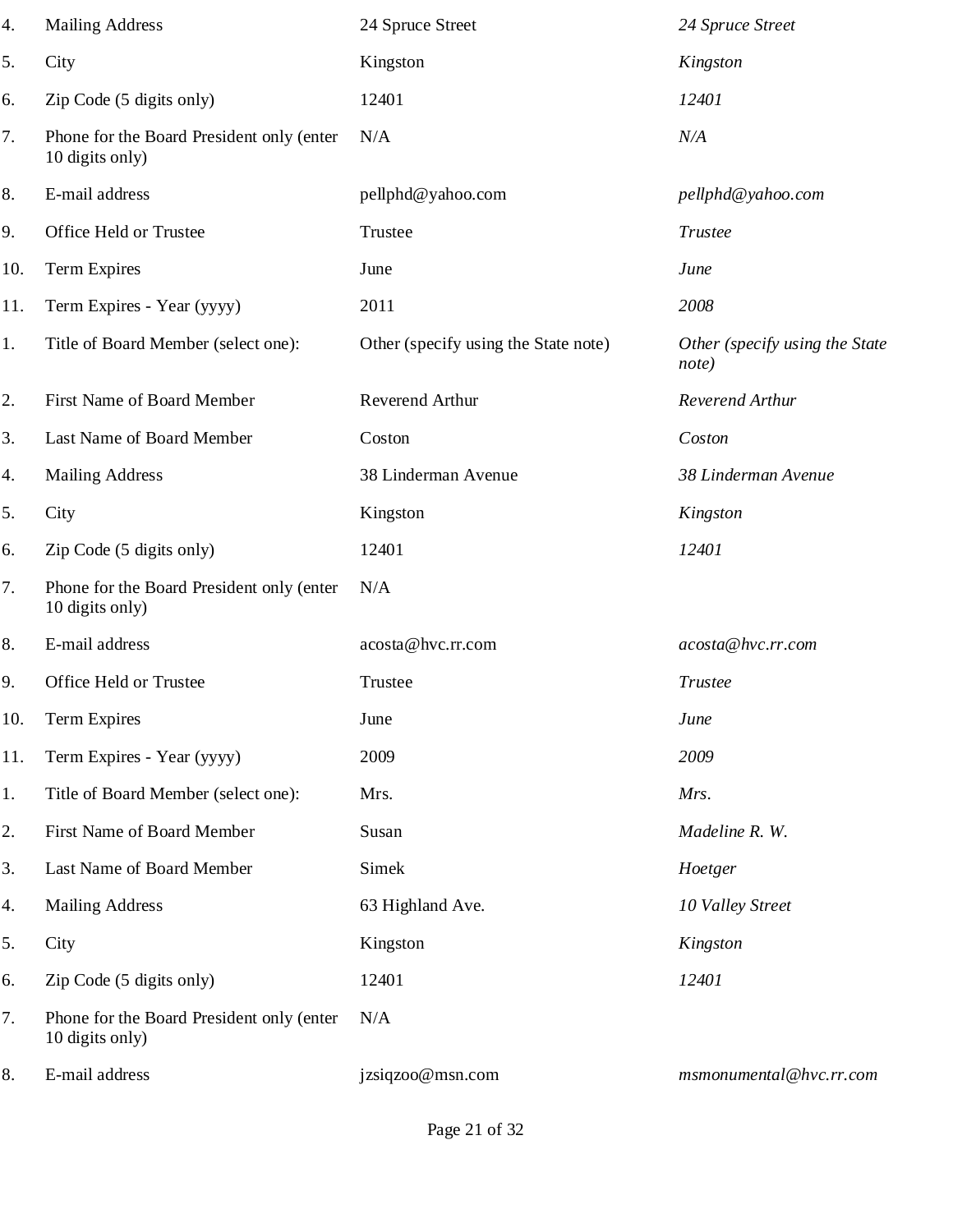| 9.  | Office Held or Trustee                                       | Trustee               |                     |
|-----|--------------------------------------------------------------|-----------------------|---------------------|
| 10. | <b>Term Expires</b>                                          | June                  | June                |
| 11. | Term Expires - Year (yyyy)                                   | 2011                  | 2009                |
| 1.  | Title of Board Member (select one):                          | Mr.                   | Mr.                 |
| 2.  | First Name of Board Member                                   | Tony                  | Sean                |
| 3.  | Last Name of Board Member                                    | Argulewicz            | Mackowiack          |
| 4.  | <b>Mailing Address</b>                                       | 214 West Chestnut St. | 22 Adams            |
| 5.  | City                                                         | Kingston              | Kingston            |
| 6.  | Zip Code (5 digits only)                                     | 12401                 | 12401               |
| 7.  | Phone for the Board President only (enter<br>10 digits only) | N/A                   |                     |
| 8.  | E-mail address                                               | aaargulewicz@aol.com  | ghopper66@yahoo.com |
| 9.  | Office Held or Trustee                                       | Trustee               |                     |
| 10. | Term Expires                                                 | June                  | June                |
| 11. | Term Expires - Year (yyyy)                                   | 2009                  | 2009                |
| 1.  | Title of Board Member (select one):                          | Mr.                   | $Ms$ .              |
| 2.  | <b>First Name of Board Member</b>                            | Paul                  | Jane                |
| 3.  | Last Name of Board Member                                    | Werbalowsky           | <b>Riley</b>        |
| 4.  | <b>Mailing Address</b>                                       | 69 Lafayette Ave. #4  | 37 Progress Street  |
| 5.  | City                                                         | Kingston              | Kingston            |
| 6.  | Zip Code (5 digits only)                                     | 12401                 | 12401               |
| 7.  | Phone for the Board President only (enter<br>10 digits only) | N/A                   |                     |
| 8.  | E-mail address                                               | pwerb@hotmail.com     | jriley9868@aol.com  |
| 9.  | Office Held or Trustee                                       | Trustee               | Treasurer           |
| 10. | <b>Term Expires</b>                                          | June                  | June                |
| 11. | Term Expires - Year (yyyy)                                   | 2011                  | 2010                |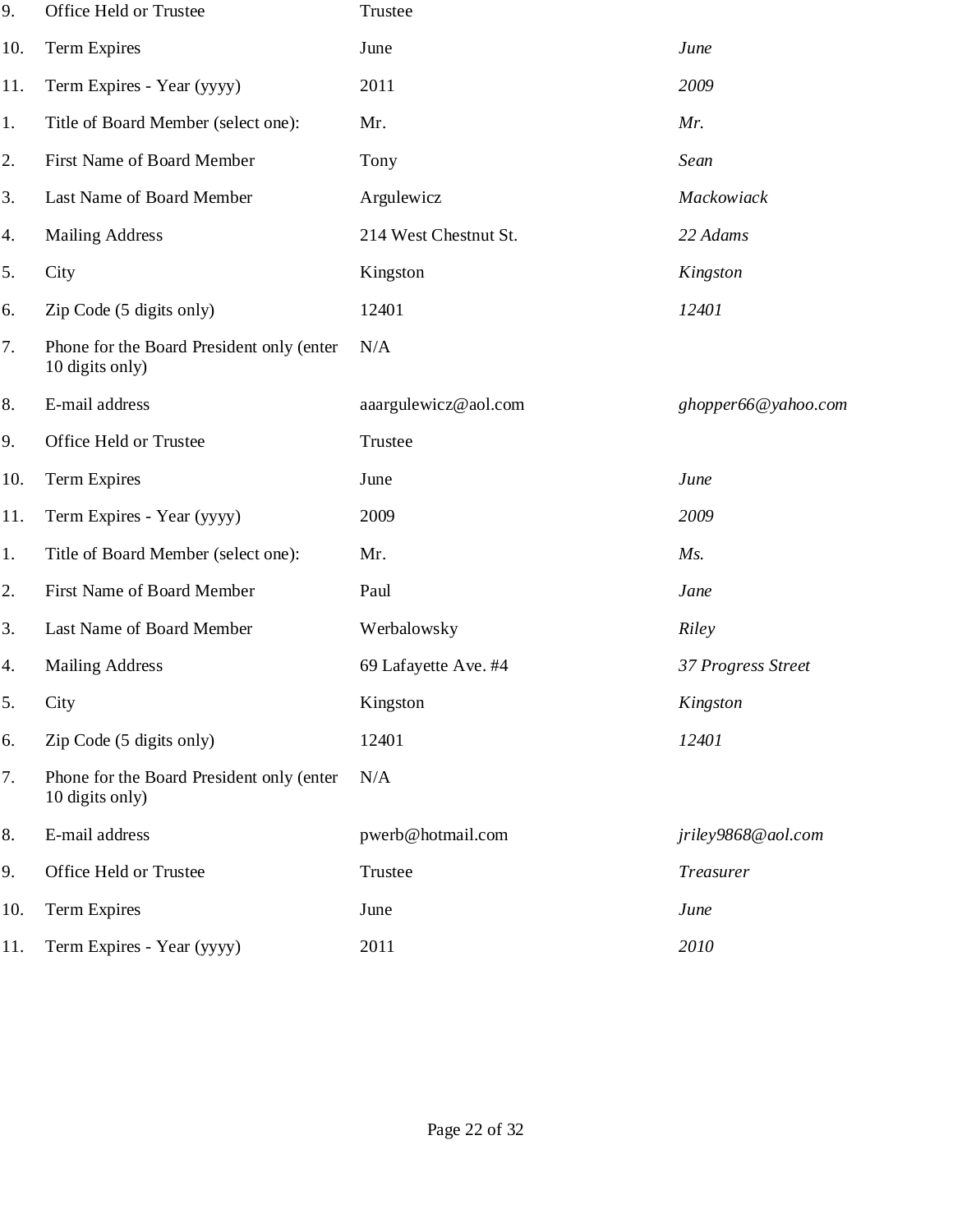#### 11. OPERATING FUNDS RECEIPTS

Report financial data based on the fiscal reporting year reported in Part 1. ROUND TO THE NEAREST DOLLAR.

# LOCAL PUBLIC FUNDS Specify by name the municipalities or districts which are the source of funds. 11.1 Does the library receive any local public Y Y funds? If yes, complete one record for each funding source; if no, go to question 11.3. 1. Source of Funds School District City 2. Name of funding County, Municipality or Kingston City School District City of Kingston District 3. Amount \$23,000 \$506,774 4. Subject to Public Vote  $Y$   $Y$ 5. Written Contractual Agreement N N Y 1. Source of Funds City City School District 2. Name of funding County, Municipality or Kngston County County County County Schools District Consoldiated 3. Amount  $$609,506$   $$23,000$ 4. Subject to Public Vote Y Y N 5. Written Contractual Agreement N N Y 11.2 **TOTAL LOCAL PUBLIC FUNDS** \$632,506 \$529,774 SYSTEM CASH GRANTS TO MEMBER LIBRARY 11.3 Local Library Services Aid (LLSA) \$7,063 \$7,271 11.4 Central Library Aid (CLDA and/or CBA) \$0 \$0 \$0 11.5 Additional State Aid received from the  $\qquad 50 \qquad \qquad $0$ System 11.6 Federal Aid received from the System  $\$0$  \$0  $\$0$ 11.7 Other Cash Grants \$36,266 \$20,008 11.8 **TOTAL SYSTEM CASH GRANTS** (Add \$43,329 \$27,279 \$27,279 Questions 11.3, 11.4, 11.5, 11.6 and 11.7) OTHER STATE AID 11.9 State Aid other than LLSA, Central Library \$0 \$0 Aid (CLDA and/or CBA), or other State Aid reported as system cash grants

#### FEDERAL AID FOR LIBRARY OPERATION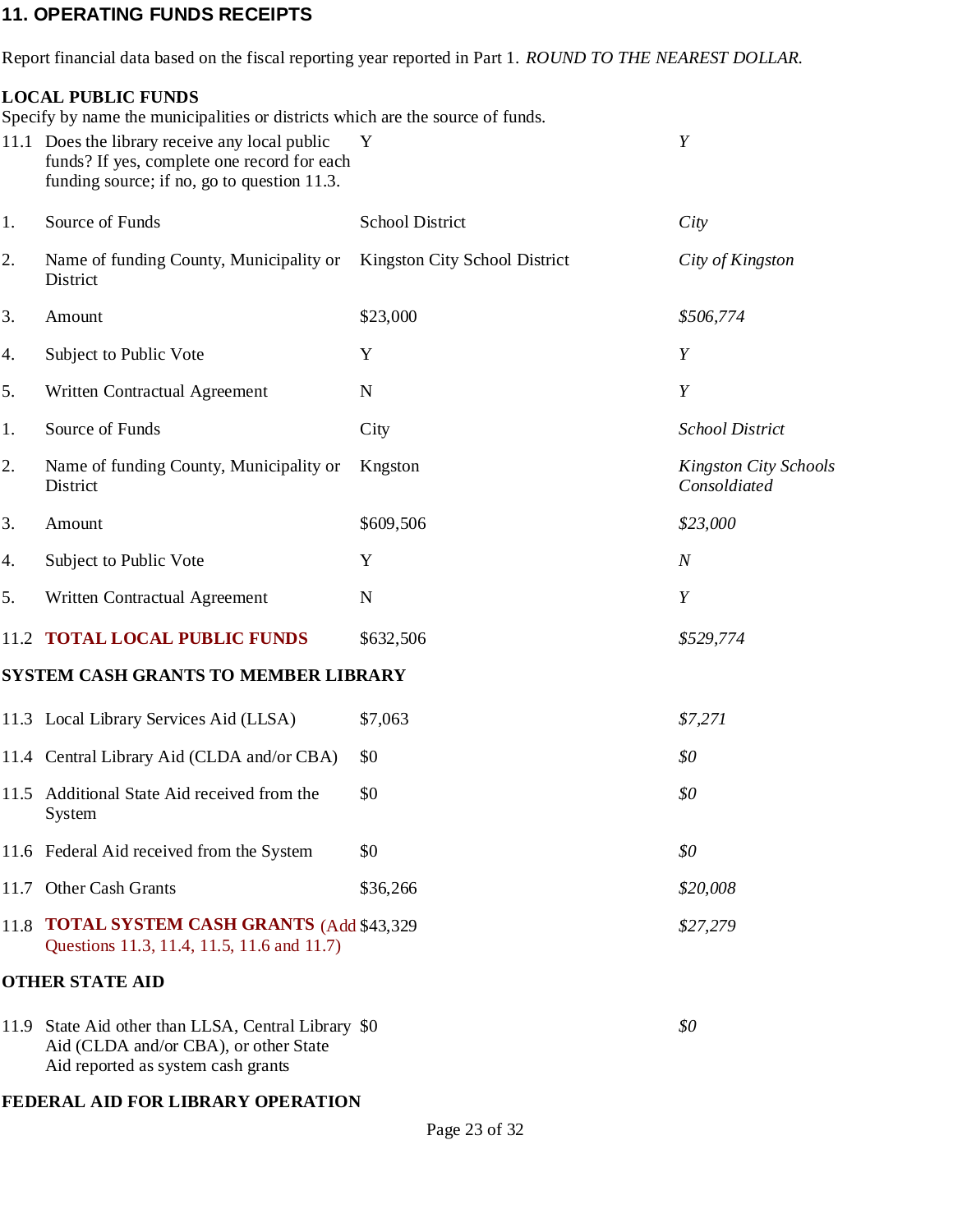| 11.10 LSTA                                                                                                                                                        | \$0       | \$0       |
|-------------------------------------------------------------------------------------------------------------------------------------------------------------------|-----------|-----------|
| 11.11 Other Federal Aid                                                                                                                                           | \$0       | \$7,923   |
| 11.12 <b>TOTAL FEDERAL AID</b> (Add Questions \$0)<br>11.10 and 11.11)                                                                                            |           | \$7,923   |
| <b>11.13 CONTRACTS WITH PUBLIC</b><br><b>LIBRARIES AND/OR PUBLIC</b><br><b>LIBRARY SYSTEMS IN NEW YORK</b><br><b>STATE</b>                                        | \$0       | \$0       |
| <b>OTHER RECEIPTS</b>                                                                                                                                             |           |           |
| 11.14 Gifts and Endowments                                                                                                                                        | \$261,480 | \$48,614  |
| 11.15 Fund Raising                                                                                                                                                | \$0       | \$0       |
| 11.16 Income from Investments                                                                                                                                     | \$6,920   | \$8,894   |
| 11.17 Library Charges                                                                                                                                             | \$21,244  | \$18,471  |
| 11.18 Other                                                                                                                                                       | \$976     | \$212     |
| 11.19 TOTAL OTHER RECEIPTS (Add<br>Questions 11.14, 11.15, 11.16, 11.17 and<br>11.18                                                                              | \$290,620 | \$76,191  |
| <b>11.20 TOTAL OPERATING FUND</b><br><b>RECEIPTS</b> (Add Questions 11.2, 11.8,<br>11.9, 11.12, 11.13 and 11.19)                                                  | \$966,455 | \$641,167 |
| 11.21 BUDGET LOANS                                                                                                                                                | \$0       | \$0       |
| <b>TRANSFERS</b>                                                                                                                                                  |           |           |
| 11.22 From Capital Fund (Same as Question 14.8) \$11,748                                                                                                          |           | \$37,055  |
| 11.23 From Other Funds                                                                                                                                            | \$0       | \$0       |
| 11.24 <b>TOTAL TRANSFERS</b> (Add Questions<br>11.22 and 11.23)                                                                                                   | \$11,748  | \$37,055  |
| 11.25 <b>BALANCE</b> - Beginning of Fiscal Year<br>Ending 2008 (Same as Question 12.38 of<br>previous year if fiscal year has not<br>changed)                     | \$174,810 | \$92,387  |
| 11.26 GRAND TOTAL RECEIPTS, BUDGET \$1,153,013<br><b>LOANS, TRANSFERS AND BALANCE</b><br>(Add Questions 11.20, 11.21, 11.24 and<br>11.25; Same as Question 12.39) |           | \$770,609 |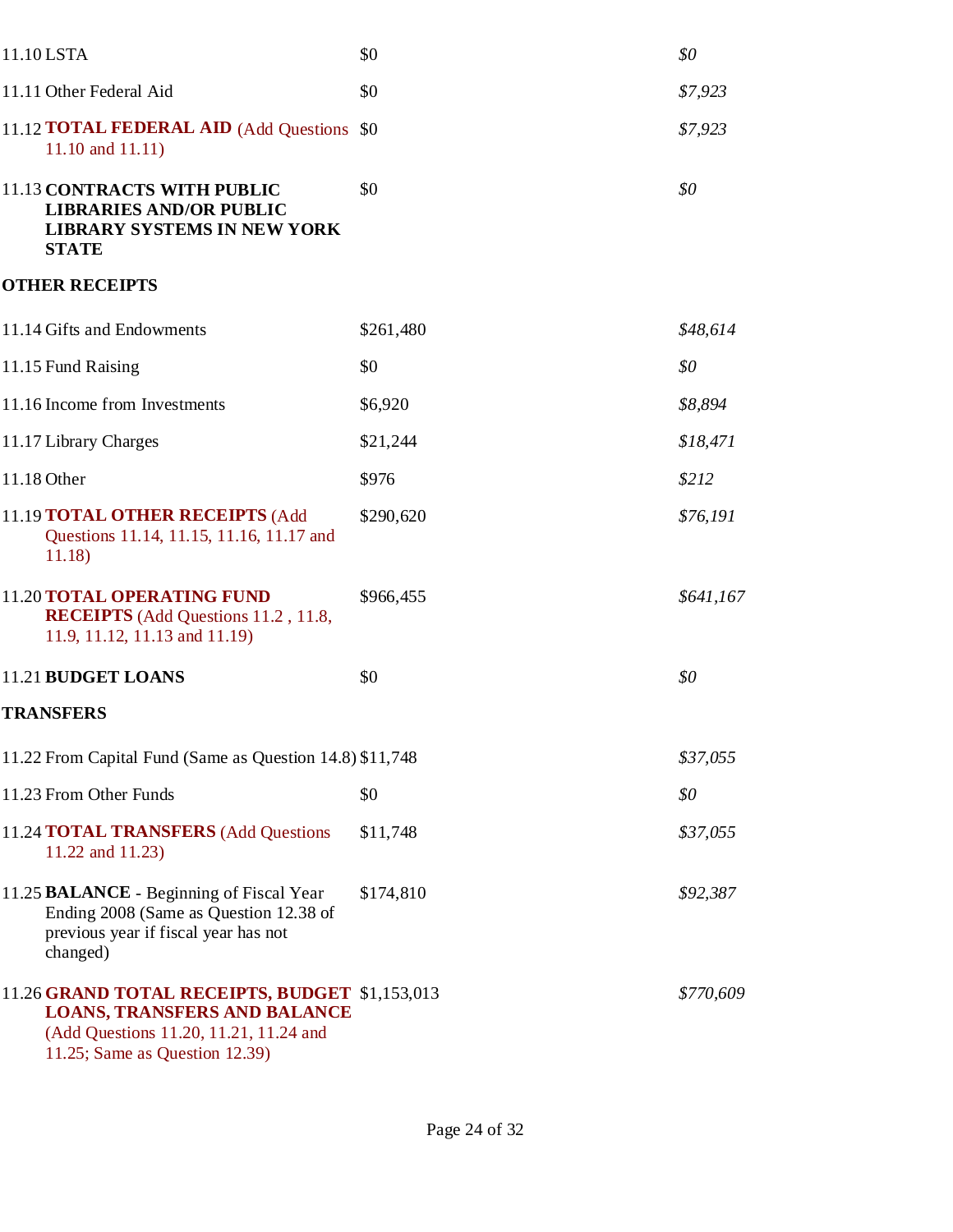### 12. OPERATING FUND DISBURSEMENTS

### STAFF EXPENDITURES

|      | <b>Salaries &amp; Wages Paid from Library Funds</b>                                 |           |           |
|------|-------------------------------------------------------------------------------------|-----------|-----------|
|      | 12.1 Certified Librarians                                                           | \$83,133  | \$93,932  |
|      | 12.2 Other Staff                                                                    | \$239,118 | \$241,146 |
| 12.3 | <b>Total Salaries &amp; Wages Expenditures</b><br>(Add Questions 12.1 and 12.2)     | \$322,251 | \$335,078 |
|      | 12.4 Employee Benefits Expenditures                                                 | \$72,907  | \$80,288  |
|      | 12.5 Total Staff Expenditures (Add Questions \$395,158)<br>12.3 and 12.4)           |           | \$415,366 |
|      | <b>COLLECTION EXPENDITURES</b>                                                      |           |           |
|      | 12.6 Print Materials Expenditures                                                   | \$53,662  | \$20,166  |
|      | 12.7 Electronic Materials Expenditures                                              | \$3,961   | \$17,426  |
|      | 12.8 Other Materials Expenditures                                                   | \$6,064   | \$10,541  |
| 12.9 | <b>Total Collection Expenditures (Add)</b><br>Questions 12.6, 12.7 and 12.8)        | \$63,687  | \$48,133  |
|      | <b>CAPITAL EXPENDITURES FROM OPERATING FUNDS</b>                                    |           |           |
|      | 12.10 From Local Public Funds (71PF)                                                | \$9,705   | \$0       |
|      | 12.11 From Other Funds (71OF)                                                       | \$31,110  | \$0       |
|      | 12.12 Total Capital Expenditures (Add<br>Questions 12.10 and 12.11)                 | \$40,815  | \$0       |
|      | <b>OPERATION AND MAINTENANCE OF BUILDINGS</b>                                       |           |           |
|      | <b>Repairs to Building &amp; Building Equipment</b>                                 |           |           |
|      | 12.13 From Local Public Funds (72PF)                                                | \$16,667  | \$26,950  |
|      | 12.14 From Other Funds (72OF)                                                       | \$65      | \$516     |
|      | 12.15 Total Repairs (Add Questions 12.13 and<br>12.14)                              | \$16,732  | \$27,466  |
|      | 12.16 Other Disbursements for Operation &<br>Maintenance of Buildings               | \$48,381  | \$51,365  |
|      | 12.17 Total Operation & Maintenance of<br>Buildings (Add Questions 12.15 and 12.16) | \$65,113  | \$78,831  |
|      | <b>MISCELLANEOUS EXPENSES</b>                                                       |           |           |
|      | 12.18 Office and Library Supplies                                                   | \$7,708   | \$8,368   |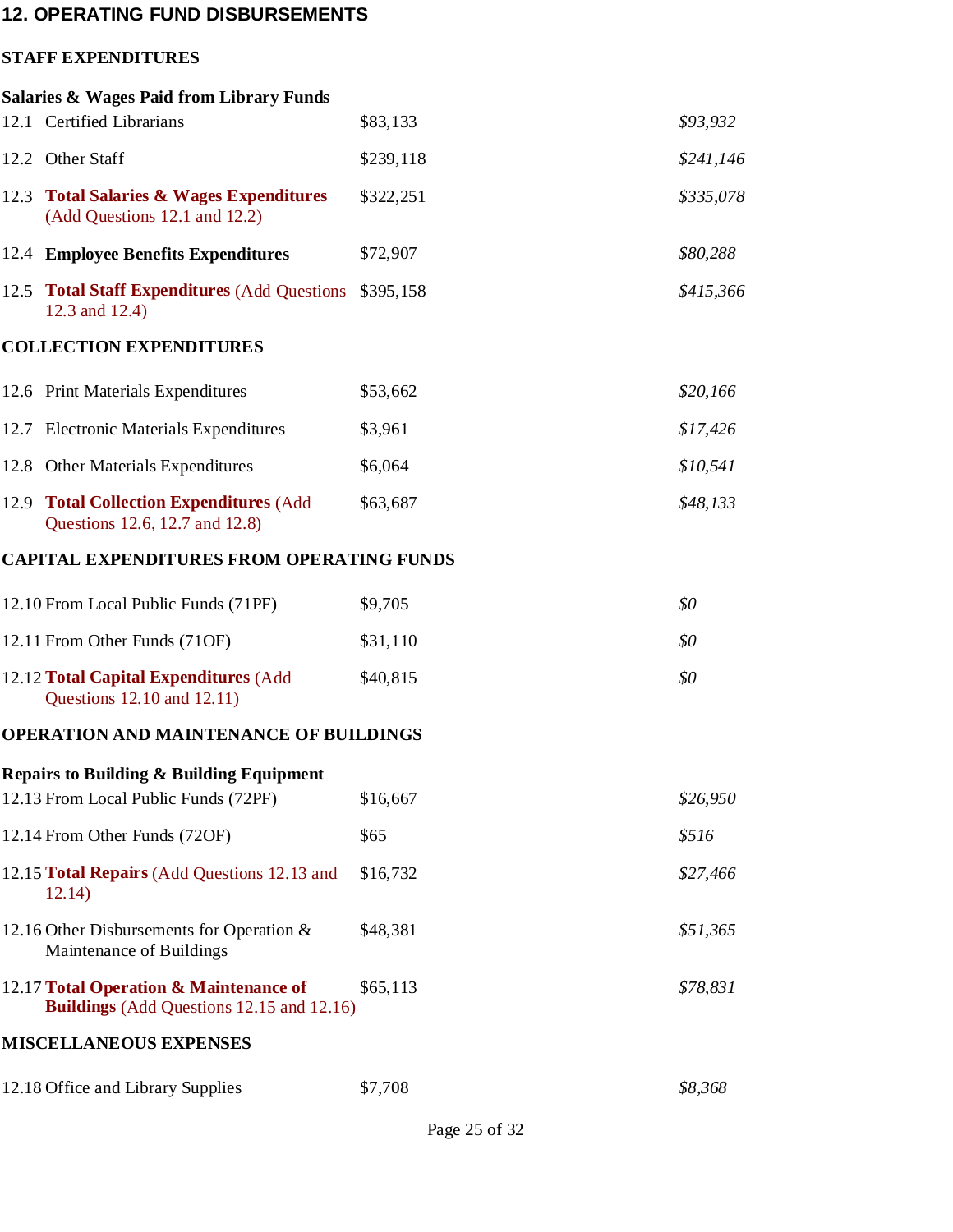| 12.19 Telecommunications                                                                                                      | \$3,332   | \$3,213   |
|-------------------------------------------------------------------------------------------------------------------------------|-----------|-----------|
| 12.20 Binding Expenses                                                                                                        | \$0       | \$0       |
| 12.21 Postage and Freight                                                                                                     | \$1,826   | \$1,711   |
| 12.22 Other Miscellaneous                                                                                                     | \$59,637  | \$32,071  |
| 12.23 Total Miscellaneous Expenses (Add<br>Questions 12.18, 12.19, 12.20, 12.21 and<br>12.22)                                 | \$72,503  | \$45,363  |
| <b>12.24 CONTRACTS WITH PUBLIC</b><br><b>LIBRARIES AND/OR PUBLIC</b><br><b>LIBRARY SYSTEMS IN NEW YORK</b><br><b>STATE</b>    | \$8,781   | \$8,106   |
| <b>DEBT SERVICE</b>                                                                                                           |           |           |
| <b>Capital Purposes Loans (Principal and Interest)</b>                                                                        |           |           |
| 12.25 From Local Public Funds (73PF)                                                                                          | \$57,090  | \$0       |
| 12.26 From Other Funds (73OF)                                                                                                 | \$0       | \$0       |
| 12.27 Total (Add Questions 12.25 and 12.26)                                                                                   | \$57,090  | \$0       |
| 12.28 Budget Loans (Principal and Interest)                                                                                   | \$0       | \$0       |
| 12.29 Short-Term Loans                                                                                                        | \$0       | \$0       |
| 12.30 Total Debt Service (Add Questions 12.27, \$57,090<br>12.28 and 12.29)                                                   |           | \$0       |
| <b>12.31 TOTAL OPERATING FUND</b><br><b>DISBURSEMENTS</b> (Add Questions 12.5,<br>12.9, 12.12, 12.17, 12.23, 12.24 and 12.30) | \$703,147 | \$595,799 |
| <b>TRANSFERS</b>                                                                                                              |           |           |
| <b>Transfers to Capital Fund</b>                                                                                              |           |           |
| 12.32 From Local Public Funds (76PF)                                                                                          | \$0       | \$0       |
| 12.33 From Other Funds (76OF)                                                                                                 | \$0       | \$0       |
| 12.34 Total Transfers to Capital Fund (Add<br>Questions 12.32 and 12.33; same as<br>Question 13.8)                            | \$0       | \$0       |
| 12.35 Transfer to Other Funds                                                                                                 | \$0       | \$0       |
| 12.36 <b>TOTAL TRANSFERS</b> (Add Questions<br>12.34 and 12.35)                                                               | \$0       | \$0       |
| <b>12.37 TOTAL DISBURSEMENTS AND</b><br><b>TRANSFERS</b> (Add Questions 12.31 and<br>12.36)                                   | \$703,147 | \$595,799 |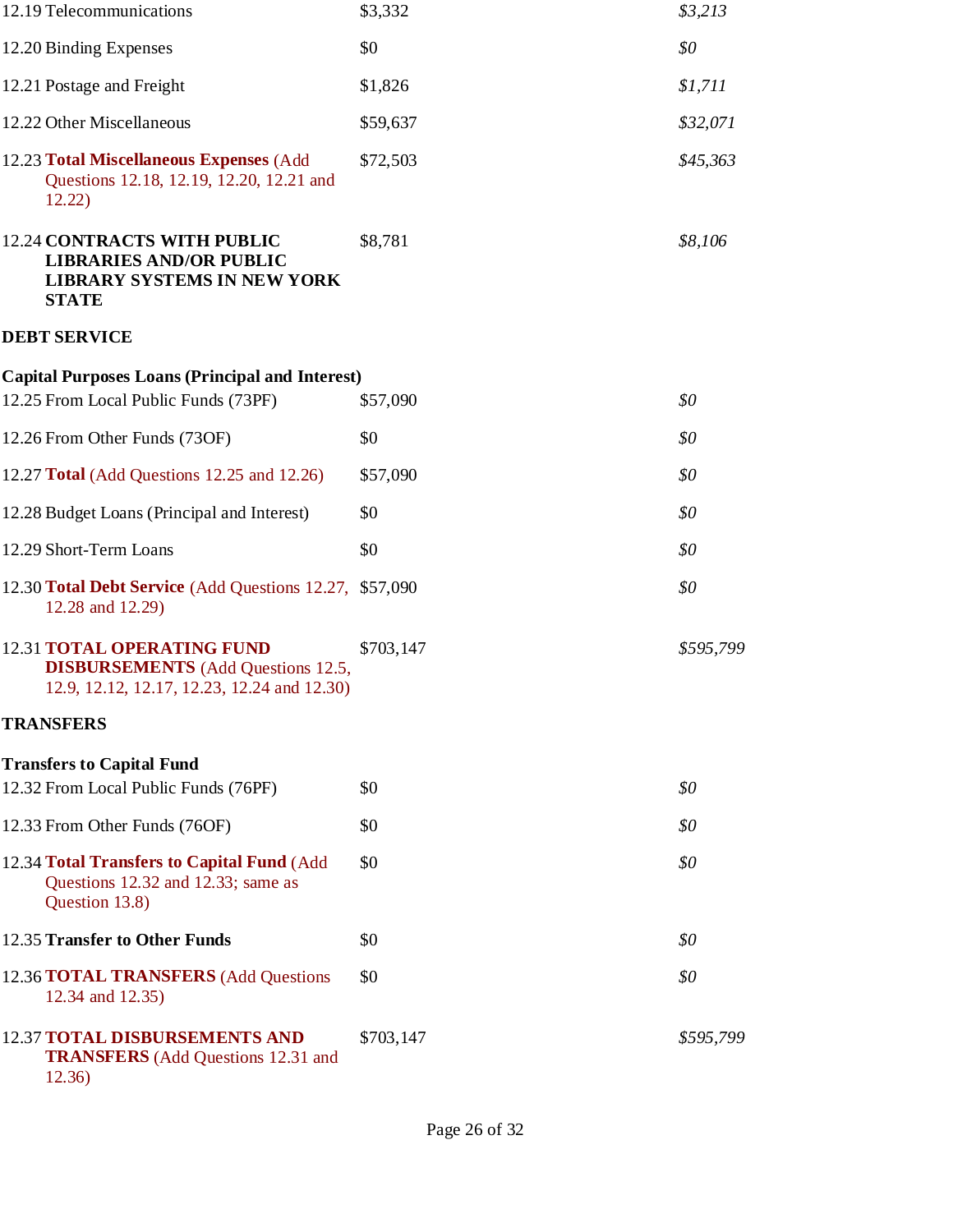| 12.38 BALANCE IN OPERATING FUND-at<br>the End of Fiscal Year Ending 2008                                                                                                                                                                                                       | \$449,866               | \$174,810                      |
|--------------------------------------------------------------------------------------------------------------------------------------------------------------------------------------------------------------------------------------------------------------------------------|-------------------------|--------------------------------|
| 12.39 GRAND TOTAL DISBURSEMENTS,<br><b>TRANSFERS &amp; BALANCE (Add</b><br>Questions 12.37 and 12.38; same as<br>Question 11.26)                                                                                                                                               | \$1,153,013             | \$770,609                      |
| <b>ASSURANCE</b>                                                                                                                                                                                                                                                               |                         |                                |
| 12.40 The Library operated under its plan of<br>service in accordance with the provisions<br>of Education law and the Regulations of the<br>Commissioner, and assures that the<br>"Annual Report" was reviewed and<br>accepted by the Library Board on (date -<br>mm/dd/yyyy). | 2/19/2009               | 3/20/2008                      |
| <b>FISCAL AUDIT</b>                                                                                                                                                                                                                                                            |                         |                                |
| 12.41 Last audit performed (mm/dd/yyyy)                                                                                                                                                                                                                                        | 12/31/2008              | 08/31/2007                     |
| 12.42 Time period covered by this audit<br>$(mm/dd/yyyy) - (mm/dd/yyyy)$                                                                                                                                                                                                       | 01/01/2007-12/31/2007   | 01/01/2006 - 12/31/2006        |
| 12.43 Indicate type of audit (select one):                                                                                                                                                                                                                                     | Private Accounting Firm | <b>Private Accounting Firm</b> |
| <b>CAPITAL FUND</b>                                                                                                                                                                                                                                                            |                         |                                |
| 12.44 Does the library have a Capital Fund? Enter Y<br>Y for Yes, N for No. If No, stop here. If                                                                                                                                                                               |                         | Y                              |

Yes, complete the Capital Fund Report.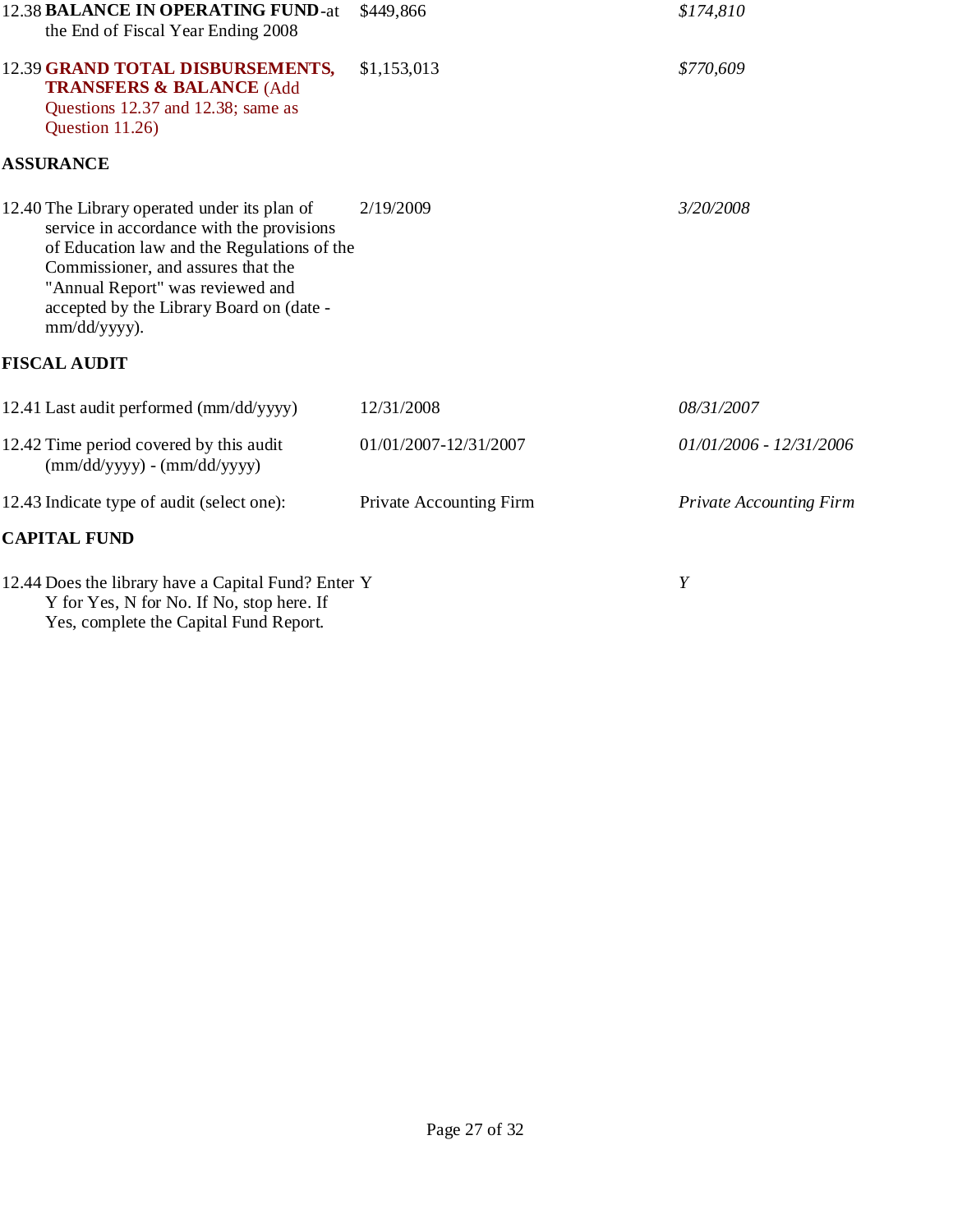# 13. CAPITAL FUND RECEIPTS

| Report financial data based on the fiscal year reported in Part 1 of this report<br>ROUND TO THE NEAREST DOLLAR.                                      |           |           |
|-------------------------------------------------------------------------------------------------------------------------------------------------------|-----------|-----------|
| <b>REVENUES FROM LOCAL SOURCES</b>                                                                                                                    |           |           |
| 13.1 Revenues from Local Government Sources \$0                                                                                                       |           | \$0       |
| 13.2 All Other Revenues from Local Sources                                                                                                            | \$4,288   | \$81      |
| 13.3 Total Revenues from Local Sources (Add \$4,288)<br>Questions 13.1 and 13.2)                                                                      |           | \$81      |
| <b>STATE AID FOR CAPITAL PROJECTS</b>                                                                                                                 |           |           |
| 13.4 State Aid Received for Construction                                                                                                              | \$21,509  | \$24,219  |
| 13.5 Other State Aid                                                                                                                                  | \$3,500   | \$0       |
| 13.6 Total State Aid (Add Questions 13.4 and<br>13.5)                                                                                                 | \$25,009  | \$24,219  |
| FEDERAL AID FOR CAPITAL PROJECTS                                                                                                                      |           |           |
| 13.7 TOTAL FEDERAL AID                                                                                                                                | \$0       | \$0       |
| <b>INTERFUND REVENUE</b>                                                                                                                              |           |           |
| 13.8 Transfer from Operating Fund (Same as<br>Question 12.34)                                                                                         | \$0       | \$0       |
| 13.9 <b>TOTAL REVENUES</b> (Add Questions<br>13.3, 13.6, 13.7 and 13.8)                                                                               | \$29,297  | \$24,300  |
| 13.10 NON-REVENUE RECEIPTS                                                                                                                            | \$325,000 | \$0       |
| 13.11 <b>TOTAL RECEIPTS</b> (Add Questions 13.9 \$354,297)<br>and 13.10)                                                                              |           | \$24,300  |
| 13.12 CASH BALANCE - Beginning of Fiscal \$44,779<br>Year Ending 2008 (Same as Question 14.11<br>of previous year, if fiscal year has not<br>changed) |           | \$327,971 |
| <b>13.13 TOTAL RECEIPTS AND BALANCE</b><br>(Add Questions 13.11 and 13.12; same as<br>Question 14.12)                                                 | \$399,076 | \$352,271 |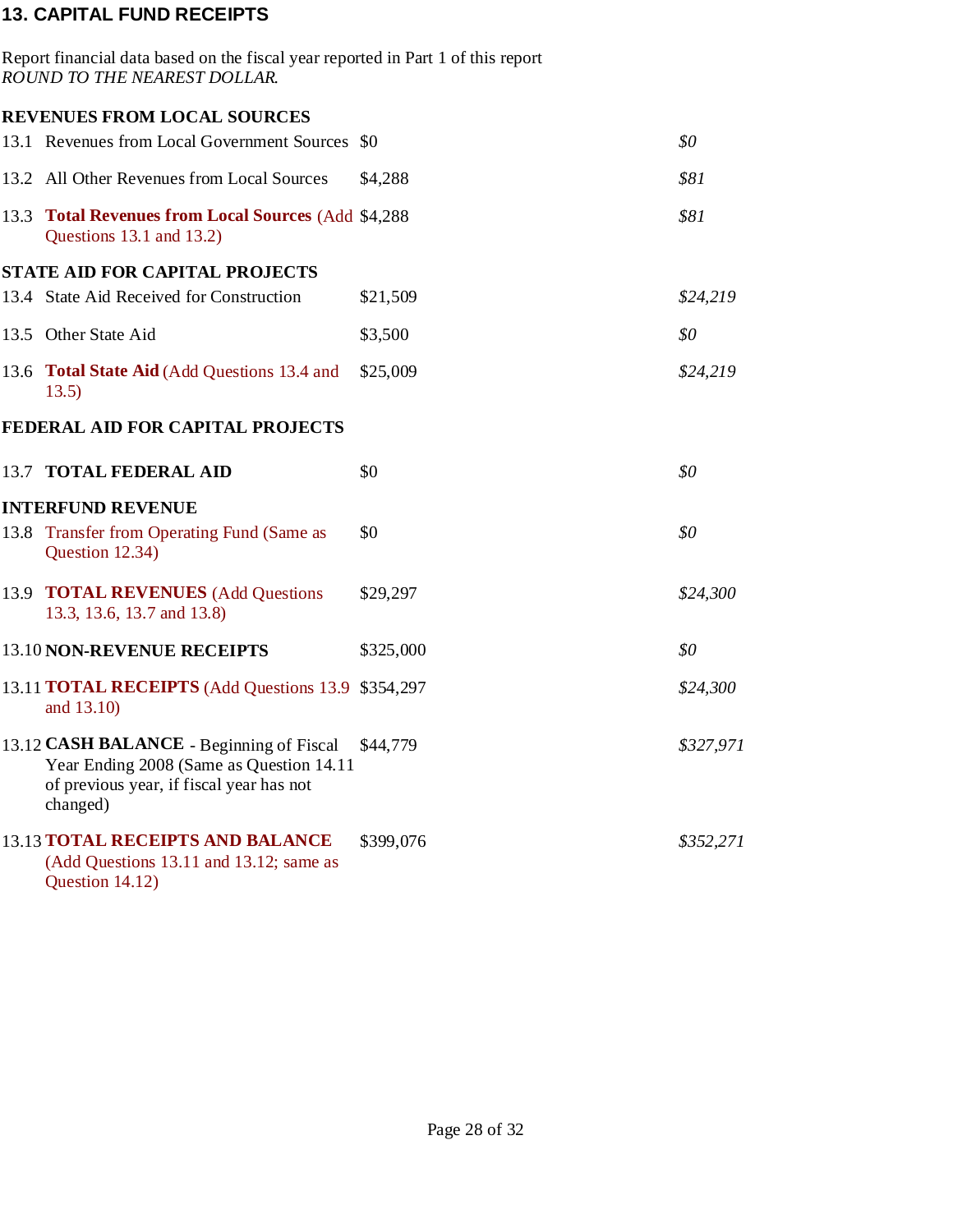## 14. CAPITAL FUNDS DISBURSEMENTS

#### PROJECT EXPENDITURES

|      | 14.1 Construction                                                                                                             | \$138,792 | \$270,437 |
|------|-------------------------------------------------------------------------------------------------------------------------------|-----------|-----------|
|      | 14.2 Incidental Construction                                                                                                  | \$2,104   | \$0       |
|      | <b>Other Disbursements</b>                                                                                                    |           |           |
|      | 14.3 Purchase of Buildings                                                                                                    | \$0       | \$0       |
|      | 14.4 Interest                                                                                                                 | \$0       | \$0       |
|      | 14.5 Collection Expenditures                                                                                                  | \$0       | \$0       |
|      | 14.6 Total Other Disbursements (Add Questions \$0<br>14.3, 14.4 and 14.5)                                                     |           | \$0       |
| 14.7 | <b>TOTAL PROJECT EXPENDITURES</b><br>(Add Questions 14.1, 14.2 and 14.6)                                                      | \$140,896 | \$270,437 |
| 14.8 | <b>TRANSFER TO OPERATING FUND</b><br>(Same as Question 11.22)                                                                 | \$11,748  | \$37,055  |
|      | 14.9 NON-PROJECT EXPENDITURES                                                                                                 | \$0       | \$0       |
|      | <b>14.10 TOTAL DISBURSEMENTS AND</b><br><b>TRANSFERS</b> (Add Questions 14.7, 14.8)<br>and 14.9)                              | \$152,644 | \$307,492 |
|      | 14.11 CASH BALANCE - End Of Fiscal Year<br>ending 2008                                                                        | \$246,432 | \$44,779  |
|      | <b>14.12 TOTAL CASH DISBURSEMENTS</b><br><b>AND BALANCE</b> (Add Questions 14.10)<br>and $14.11$ ; same as Question $13.13$ ) | \$399,076 | \$352,271 |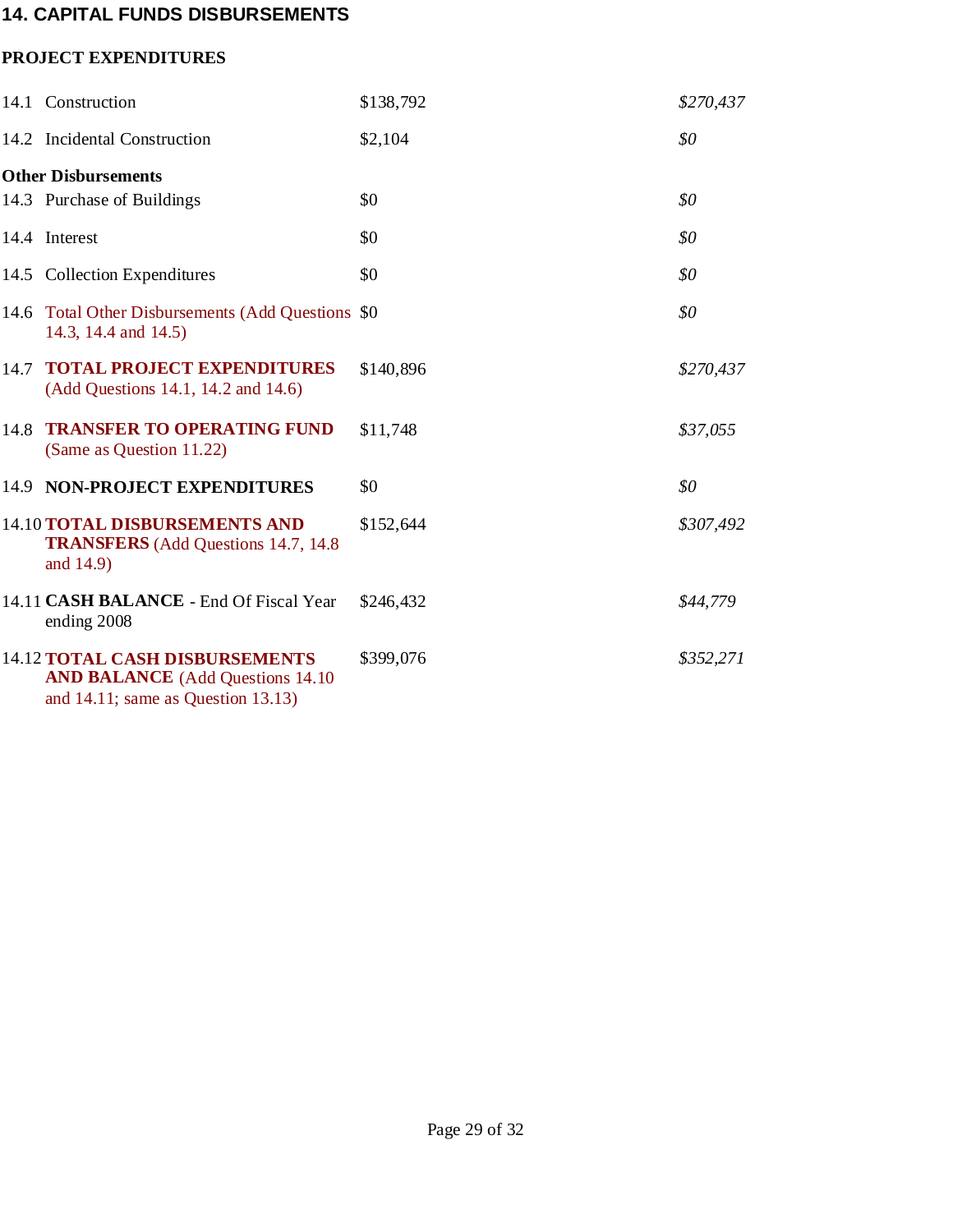#### 15. FEDERAL TOTALS

Note: See instructions for definitions and calculations of each of these Federal Totals.

"Note: All fields in Part 15 are pre-calculated formulas; there is no need to enter data in the section."

| 15.1 Total ALA-MLS                       | 2.00      | 2.00      |
|------------------------------------------|-----------|-----------|
| 15.2 Total Librarians                    | 5.00      | 4.00      |
| 15.3 All Other Paid Staff                | 8.00      | 8.00      |
| 15.4 Total Paid Employees                | 13.00     | 12.00     |
| 15.5 State Government Revenue            | \$7,063   | \$7,271   |
| 15.6 Federal Aid Revenue                 | \$0       | \$7,923   |
| 15.7 Other Operating Revenue             | \$326,886 | \$96,199  |
| 15.8 Total Operating Revenue             | \$966,455 | \$641,167 |
| 15.9 Other Operating Expenditures        | \$146,397 | \$132,300 |
| 15.10 Total Operating Expenditures       | \$605,242 | \$595,799 |
| 15.11 Capital Expenditures               | \$193,459 | \$307,492 |
| 15.12 Print Materials                    | 81,172    | 90,407    |
| 15.13 Total Registered Borrowers         | 17,834    | 17,131    |
| 15.14 Other Capital Revenue and Receipts | \$325,000 | \$0       |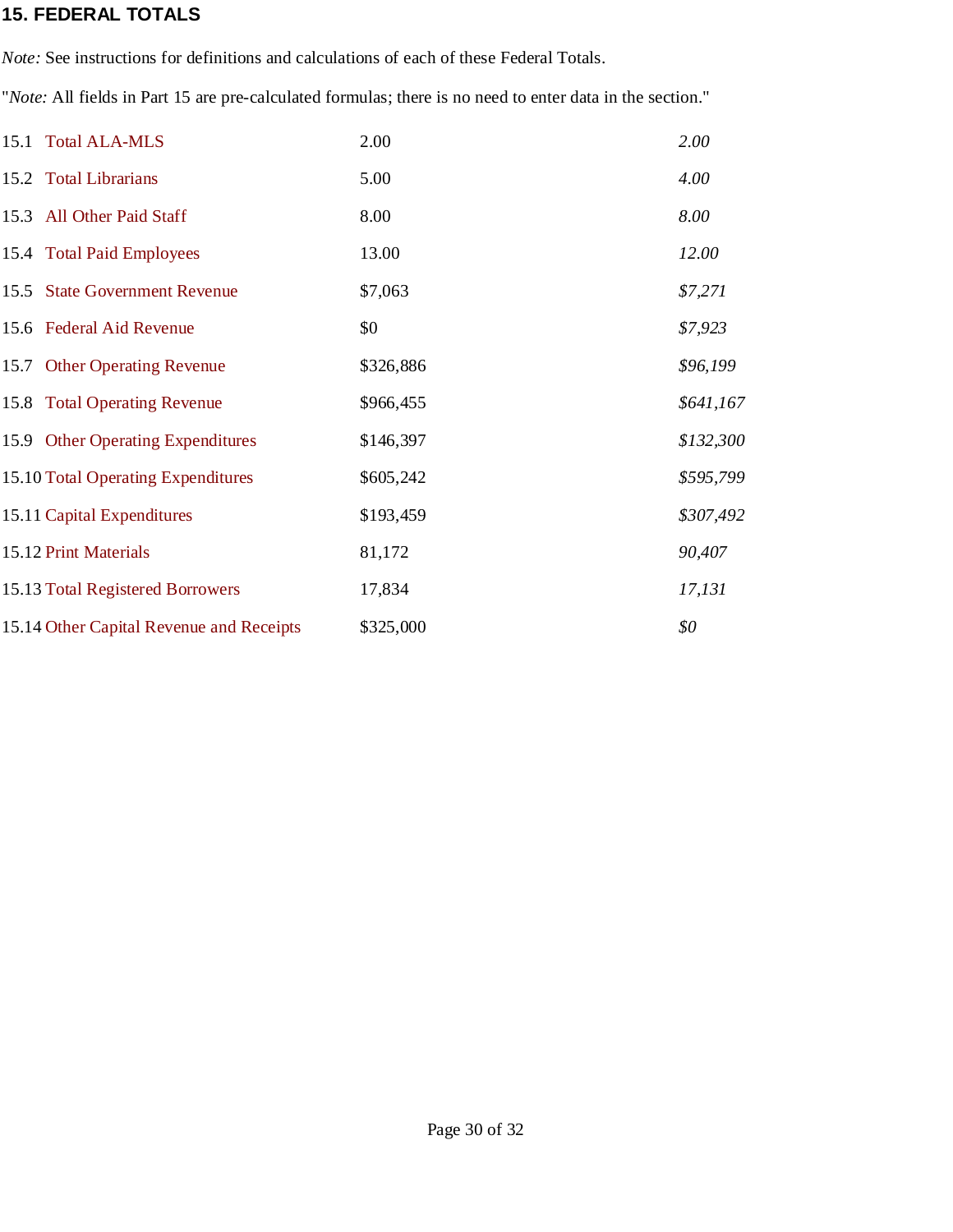# 16. FOR NEW YORK STATE LIBRARY USE ONLY

| 16.1 <i>LIB ID</i>                  | 3200623420 | 3200623420    |
|-------------------------------------|------------|---------------|
| 16.2 Interlibrary Relationship Code | <b>ME</b>  | МE            |
| 16.3 Legal Basis Code               | LD         | LD            |
| 16.4 Administrative Structure Code  | SO.        | SO            |
| 16.5 FSCS Public Library Definition | Y          | Y             |
| 16.6 Geographic Code                | <b>OTH</b> | <i>OTH</i>    |
| $16.7$ FSCS ID                      | NY0258     | <i>NY0258</i> |